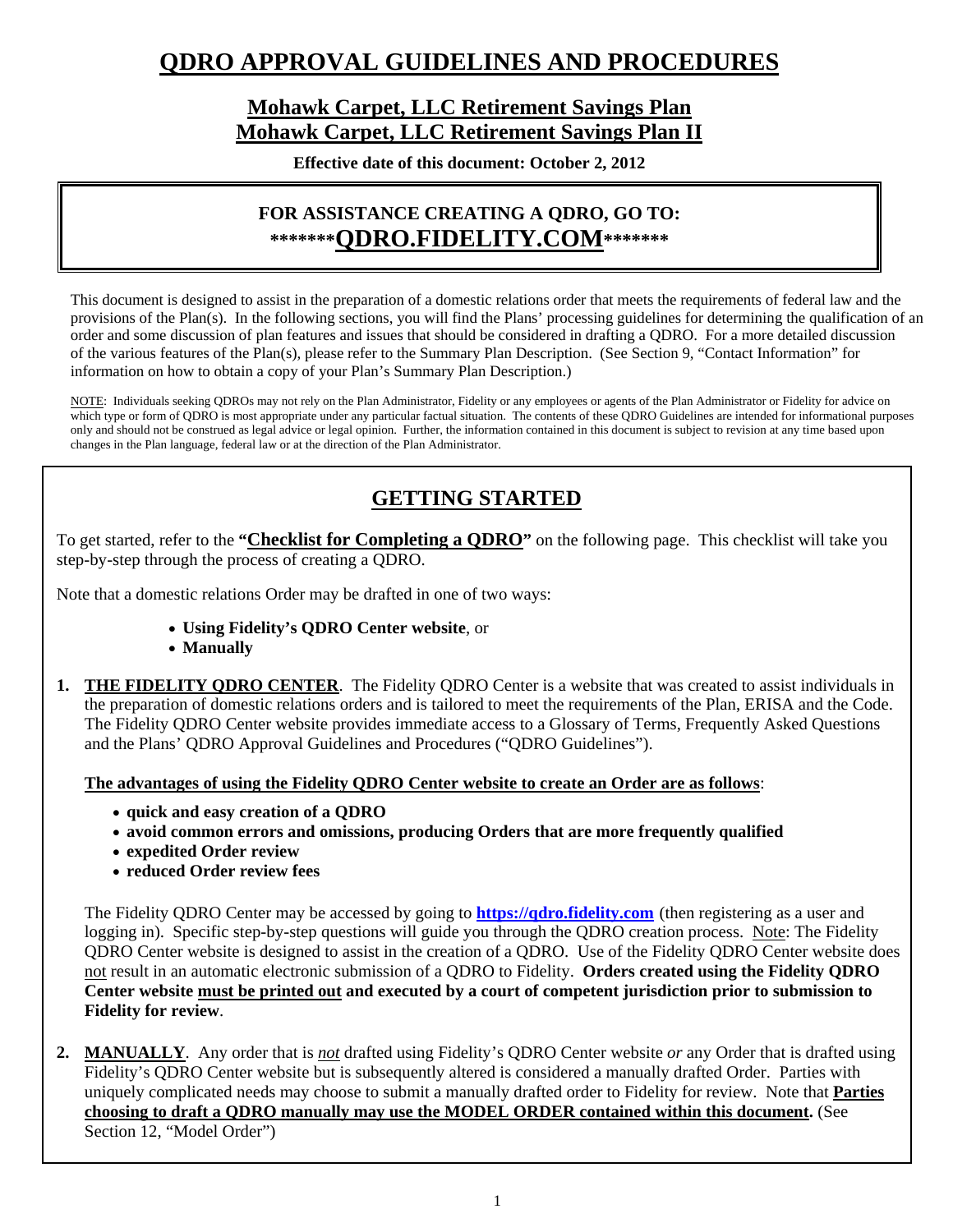# **CHECKLIST FOR COMPLETING A QDRO**

| 1. Determine the applicable Plan(s).                                                                                                                                                                                                                                                                        |
|-------------------------------------------------------------------------------------------------------------------------------------------------------------------------------------------------------------------------------------------------------------------------------------------------------------|
| 2. Verify the Participant has sufficient assets in the applicable Plan(s).                                                                                                                                                                                                                                  |
| 3. Determine whether you will be using Fidelity's QDRO Center website to draft your Order.<br>The Fidelity QDRO Center website is tailored to the requirements of your Plan and is designed<br>to simplify and expedite the qualification process. Visit <b>https://qdro.fidelity.com.</b>                  |
| 4. Draft an Order.                                                                                                                                                                                                                                                                                          |
| $\Box$ Web-generated Order – generated from the Fidelity QDRO Center website.<br>$\Box$ Manual Order – any Order not generated from the Fidelity QDRO Center or any<br>Order that is drafted using Fidelity's QDRO Center but is subsequently altered.                                                      |
| 5. Submit the Order to a court for judge's signature and obtain a court certified or<br>true copy of the Court-Executed Order. (See Section 10, "Definition of Terms")                                                                                                                                      |
| 6. Submit the certified or true copy of the Court-Executed Order to Fidelity at the<br>address provided in Section 9, "Contact Information." A "QDRO Information Sheet"<br>(See Section 11, "Forms"), or the Addendum (if it is a web-generated Order) must be<br>included with the submission of an Order. |
| 7. You will receive an acknowledgement letter once Fidelity receives your Order for review.<br>(See Section 7.A, "Written Notifications")                                                                                                                                                                   |
| *Fidelity will acknowledge receipt of the Order in writing within 3-5 business days from the<br>date of receipt.                                                                                                                                                                                            |
| 8. You will receive a determination letter either qualifying or non-qualifying the Order.<br>(See Sections 7.B & 7.C, "Written Notifications")                                                                                                                                                              |
| *The time frame for the review of unaltered web-generated Orders is typically 5-10 business days<br>and within 60 business days for manually drafted Orders. (See Section 5, "Timeframe for Review")                                                                                                        |
| NOTE: If you receive a non-qualification letter, you will need to make the appropriate changes and<br>begin the process again at Step 4.                                                                                                                                                                    |
|                                                                                                                                                                                                                                                                                                             |
|                                                                                                                                                                                                                                                                                                             |
|                                                                                                                                                                                                                                                                                                             |
|                                                                                                                                                                                                                                                                                                             |
|                                                                                                                                                                                                                                                                                                             |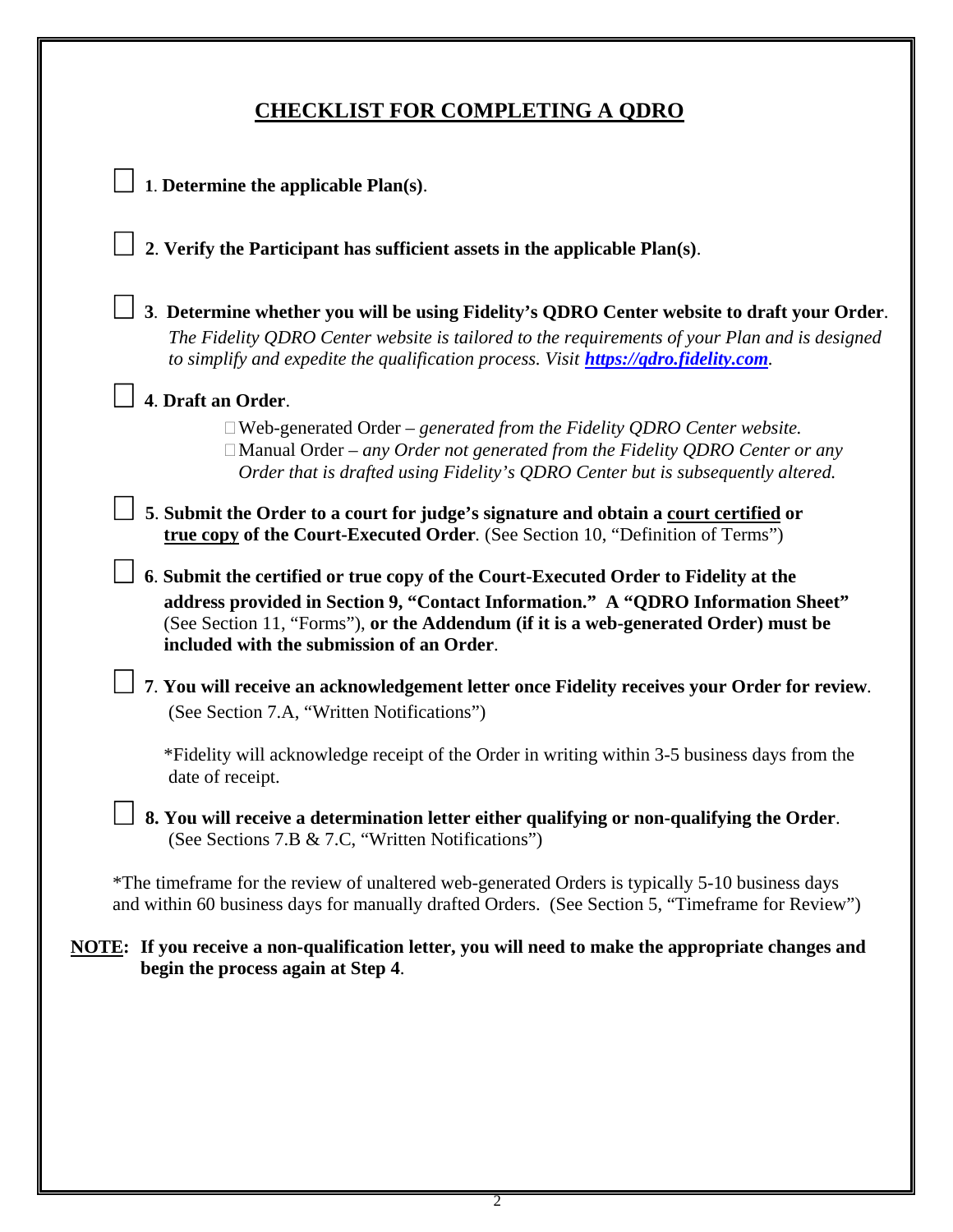# **QDRO APPROVAL GUIDELINES AND PROCEDURES**

## **Mohawk Carpet, LLC Retirement Savings Plan Mohawk Carpet, LLC Retirement Savings Plan II**

# **TABLE OF CONTENTS**

| 1. |                                                                                                                                                                                  |    |
|----|----------------------------------------------------------------------------------------------------------------------------------------------------------------------------------|----|
| 2. |                                                                                                                                                                                  |    |
| 3. | A. Orders Accepted for Review<br>B. Orders Not Accepted for Review                                                                                                               |    |
|    |                                                                                                                                                                                  | 11 |
|    |                                                                                                                                                                                  | 12 |
|    | A. Placement of Disbursement Restrictions<br><b>B.</b> Removal of Disbursement Restrictions                                                                                      |    |
|    | A. Acknowledgement Letters<br>B. Qualification of the Order<br>C. Non-Qualification of the Order                                                                                 |    |
|    |                                                                                                                                                                                  | 15 |
|    | A. Mailing Addresses: Plan Administrator and Fidelity<br>B. Phone Numbers: Benefits Service Center Telephone Number<br>C. Facsimile Numbers<br>D. Fidelity's QDRO Center Website |    |
|    |                                                                                                                                                                                  |    |
|    | <b>QDRO</b> Information Sheet                                                                                                                                                    | 18 |
|    |                                                                                                                                                                                  | 20 |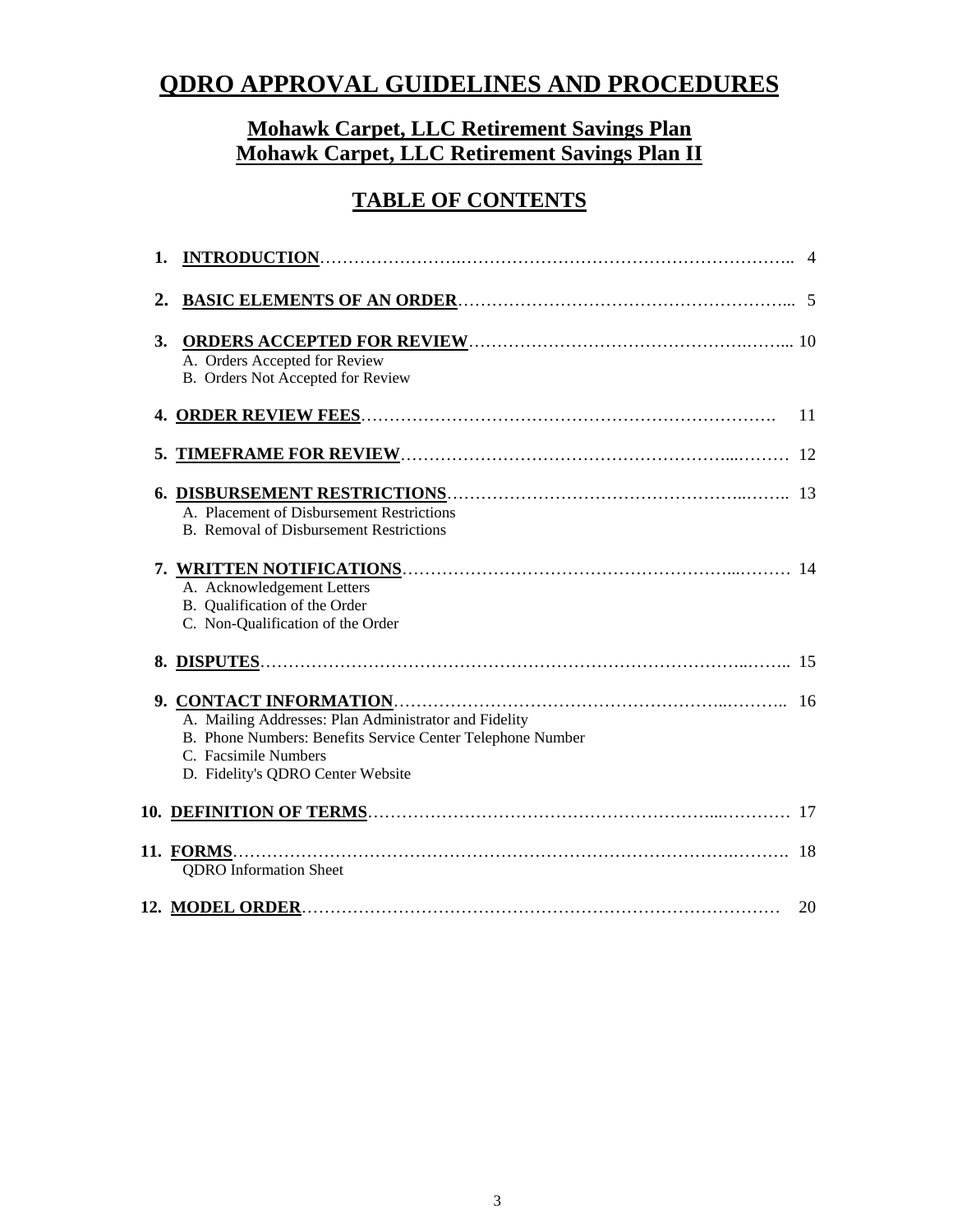## **1. INTRODUCTION**

### **WHY IS A QUALIFIED DOMESTIC RELATIONS ORDER NECESSARY?**

Federal law prohibits a participant in a qualified retirement plan from assigning or alienating the participant's interest in the plan. (See Section 206(d) of ERISA). However, an exception to this prohibition was created by the Retirement Equity Act of 1984 (REA) for assignments of retirement benefits through a Qualified Domestic Relations Order ("QDRO").

A QDRO is a court order issued under a state's domestic relations law that:

- 1.) recognizes the right of an alternate payee (who must be either a spouse, former spouse, child or other dependent of a participant in an employee benefit plan) to receive all or part of the participant's vested interest in a tax-qualified retirement plan, and
- 2.) has been determined by the Plan Administrator to meet specific requirements of federal law and the provisions of the Plan. The requirements are contained in the Employee Retirement Income Security Act of 1974, as amended (ERISA), the Internal Revenue Code of 1986, as amended (the Code), and the Plans' QDRO Approval Guidelines and Procedures ("QDRO Guidelines").

 Unless a court Order meets these requirements, it will not be considered a QDRO and the terms of the court order cannot be enforced by the Plan(s).

NOTE: Although same-gender marriages are valid under certain state's laws, only opposite-gender spouses or former spouses are eligible to receive spousal benefits and exercise spousal rights under the Plan(s). A court order issued pursuant to the divorce of two same-gender spouses cannot qualify as a QDRO.\*

<sup>\*</sup>In accordance with how the terms 'marriage' and 'spouse' are defined under the Federal Defense of Marriage Act of 1996 ('DOMA') a participant is considered to be married if the participant has or had a spouse who is a member of the opposite gender. Both the Code and ERISA rely upon DOMA to define the term "spouse" to mean a person of the opposite gender who is a husband or wife. Furthermore, a participant and spousal alternate payee should be, or should have been considered married for federal income tax purposes.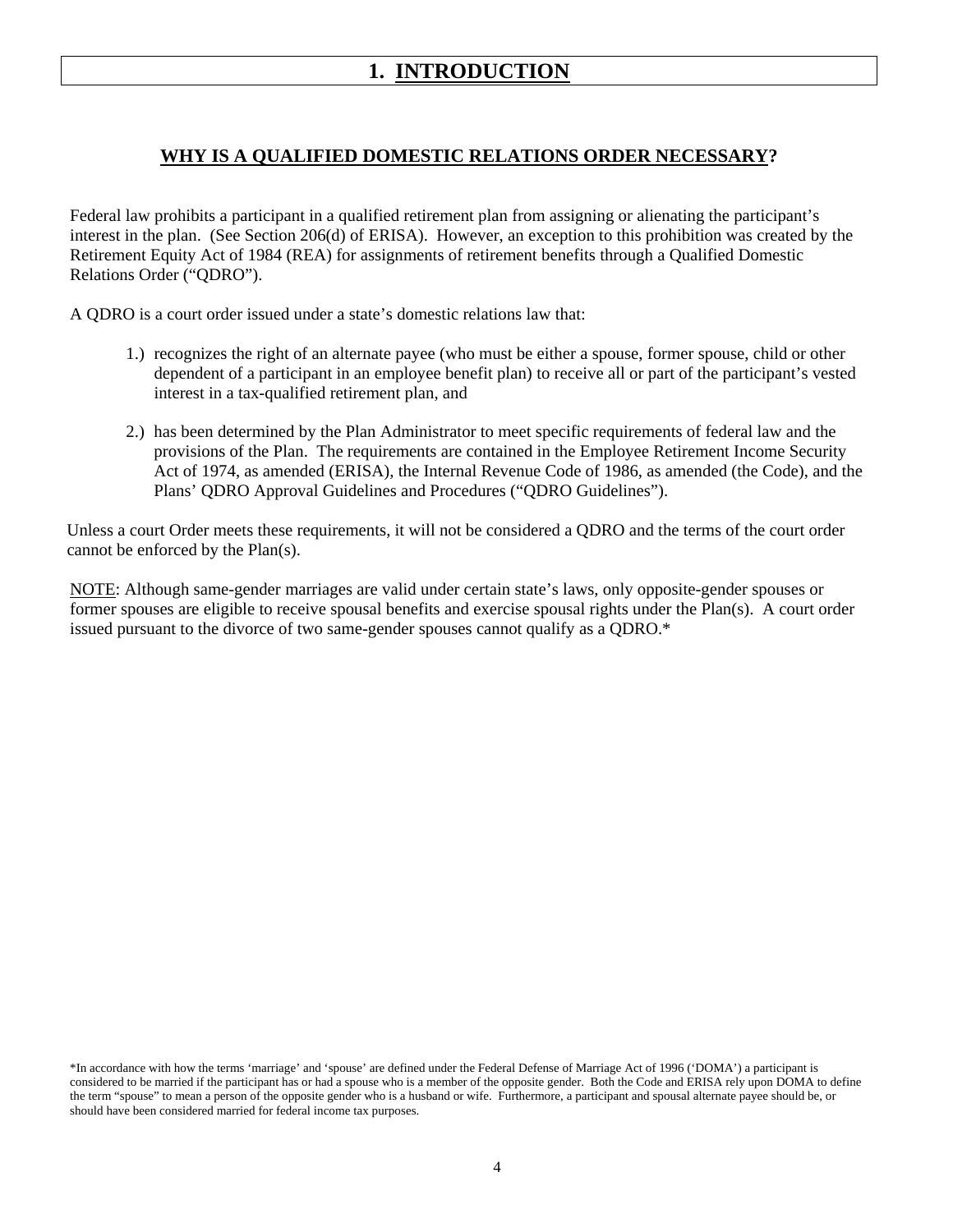## **2. BASIC ELEMENTS OF AN ORDER**

### **THE FOLLOWING SECTION OUTLINES ISSUES THAT EITHER MUST OR MAY BE ADDRESSED IN THE ORDER**.

#### **A. PLAN NAME**

**The Order MUST clearly specify the Plan to which it applies**. A minor variation on the exact Plan name will be accepted if Fidelity can clearly determine the Plan to which the Order applies. The legal names of the Plans to which these QDRO Guidelines apply are:

- **Mohawk Carpet, LLC Retirement Savings Plan**
- **Mohawk Carpet, LLC Retirement Savings Plan II**

### **B. PARTICIPANT AND ALTERNATE PAYEE INFORMATION**

- 1. **The Order MUST contain the following information** (or be otherwise obtainable from Fidelity records). Any Order that does not contain this information *may* be **non-qualified**.
	- **Names of Participant and Alternate Payee**
	- **Last known mailing addresses**

 *NOTE: If the Order pertains to Child Support, the minor child(ren) must be named as the Alternate Payee(s). The Order must provide the name and address of the Alternate Payee's legal representative (i.e., guardian or a party acting in loco parentis).*

- 2. **The Order should contain the following information**. Failure to include this information with the Order will delay the distribution to the Alternate Payee but will not cause the Order to be non-qualified. Parties should provide dates of birth and social security numbers under separate cover using the QDRO Information Sheet included in these QDRO Guidelines (see Section 11, "Forms"), or the Addendum if the parties are submitting a web-generated Order.
	- **Social security numbers for the Participant and Alternate Payee**
	- **Dates of birth for the Participant and the Alternate Payee**
	- **The Alternate Payee's relationship to the Participant**

#### **C. VALUATION DATE**

- 1. The Order should state a **single** Valuation Date to be used for determining the Alternate Payee's award.
- 2. In the event that the Order is **silent** regarding the Valuation Date, *the date of account segregation will be used* as the Valuation Date.
- 3. When account balance information is not available for the Valuation Date stated in the Order, Fidelity will use the closest previous Valuation Date available under the Plan.
- 4. The earliest Valuation Date available for the Plans is **December 29, 2006**.
- 5. Any Order that states a Valuation Date prior to the earliest Valuation Date available for the Plan, or any Order for which the Valuation Date is unclear will be **non-qualified**.

If the Parties wish to determine the Alternate Payee's award using account information prior to the earliest Valuation Date available, they must obtain Plan account information from either their own records or those of the Plan's prior recordkeeper for the determination date desired and calculate the specific dollar amount of the award. Additionally, if earnings are to be credited on the award, the Parties must provide the dollar amount of the award adjusted for earnings for the applicable period prior to the earliest Valuation Date.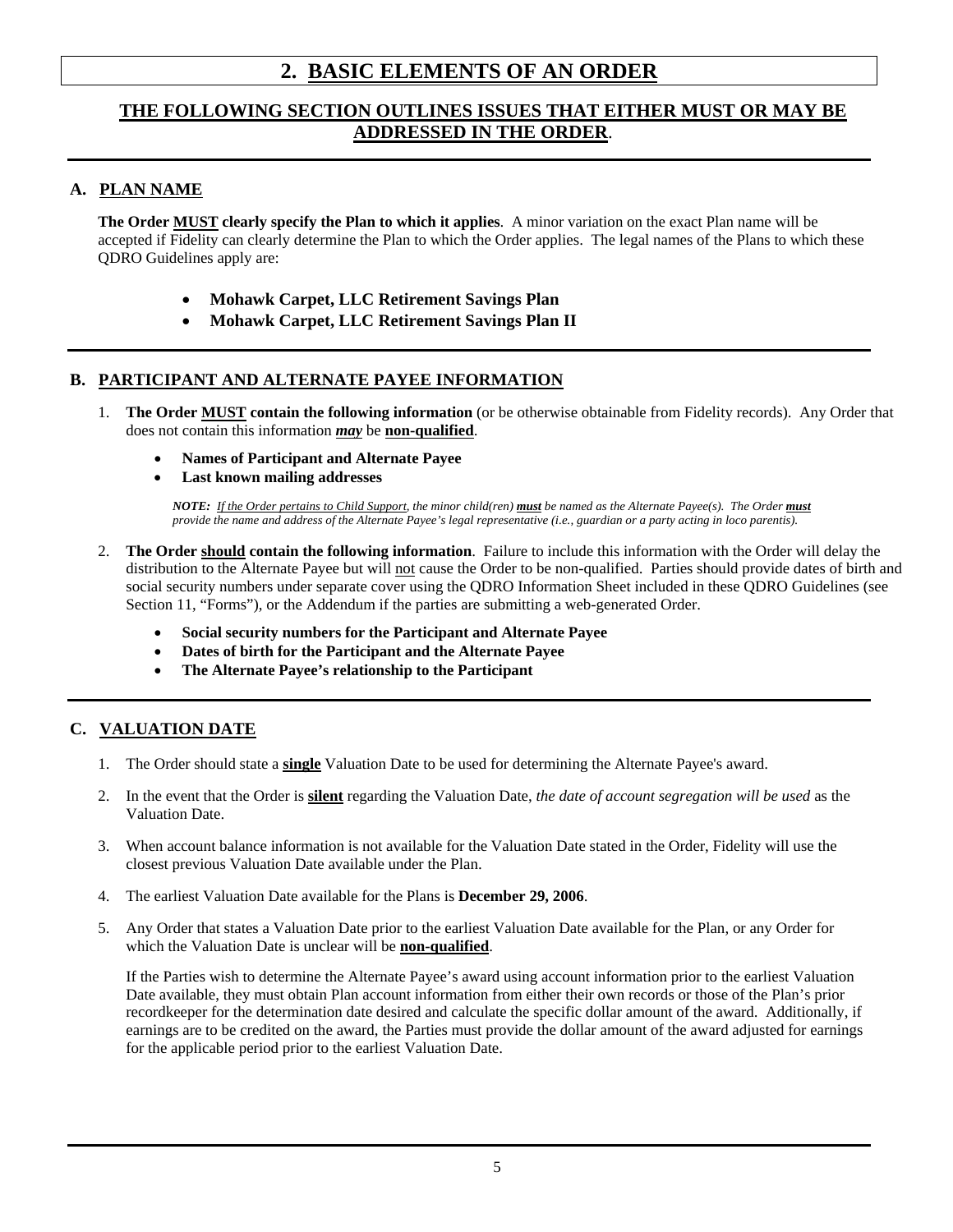## **2. BASIC ELEMENTS OF AN ORDER**

#### **D. AMOUNT OF THE ALTERNATE PAYEE'S AWARD**

- 1. The Order **must** award the Alternate Payee *either*:
	- a fraction or percentage, or
	- a specific dollar amount

of the Participant's *total vested account balance* (hereinafter referred to as 'account' or 'account balance') as of the Valuation Date.

- 2. Any Order which defines the Alternate Payee's award as a portion of the Participant's account balance between two dates will be non-qualified.
- 3. Any Order which contains an award which is not clear and calculable will be **non-qualified**.

**SAMPLE LANGUAGE**:To address the award, one of the following sentences may be added to the Order:

- The Alternate Payee's interest in the Plan shall be  $\_\_\%$  of the Participant's total vested account balance under the Plan as of the Valuation Date.
- The Alternate Payee's interest in the Plan shall be \$  $\qquad \qquad$  of the Participant's total vested account balance under the Plan as of the Valuation Date.

#### **E. EARNINGS**

- 1. The Order should indicate whether the Alternate Payee's award will be subject to earnings (dividends, interest, gains and losses) from the *Valuation Date to the date of account segregation*.
- 2. In the event that the Order is **silent** regarding this issue, the Alternate Payee **will not** be subject to earnings on his/her award *from the Valuation Date to the date of account segregation.*
- 3. If the Order states that the Alternate Payee's award is subject to earnings, earnings on the Alternate Payee's award will be calculated *from the Valuation Date to the date of account segregation* in accordance with the Plan's procedures for calculating earnings, and the Alternate Payee's award will be adjusted accordingly.
- 4. In all cases, after qualification of the Order, the Alternate Payee's award will be subject to earnings *from the date of account segregation to the date of distribution.*
- 5. Any Order which is **unclear** as to the treatment of earnings on the Alternate Payee's award will be **non-qualified**.

**SAMPLE LANGUAGE:** To address earnings, one of the following sentences may be added to the Order:

- The Alternate Payee's award IS subject to earnings (dividends, interest, gains and losses) from the Valuation Date to the date that the award is segregated from the Participant's account.
- The Alternate Payee's award IS NOT subject to earnings (dividends, interest, gains and losses) from the Valuation Date to the date that award is segregated from the Participant's account.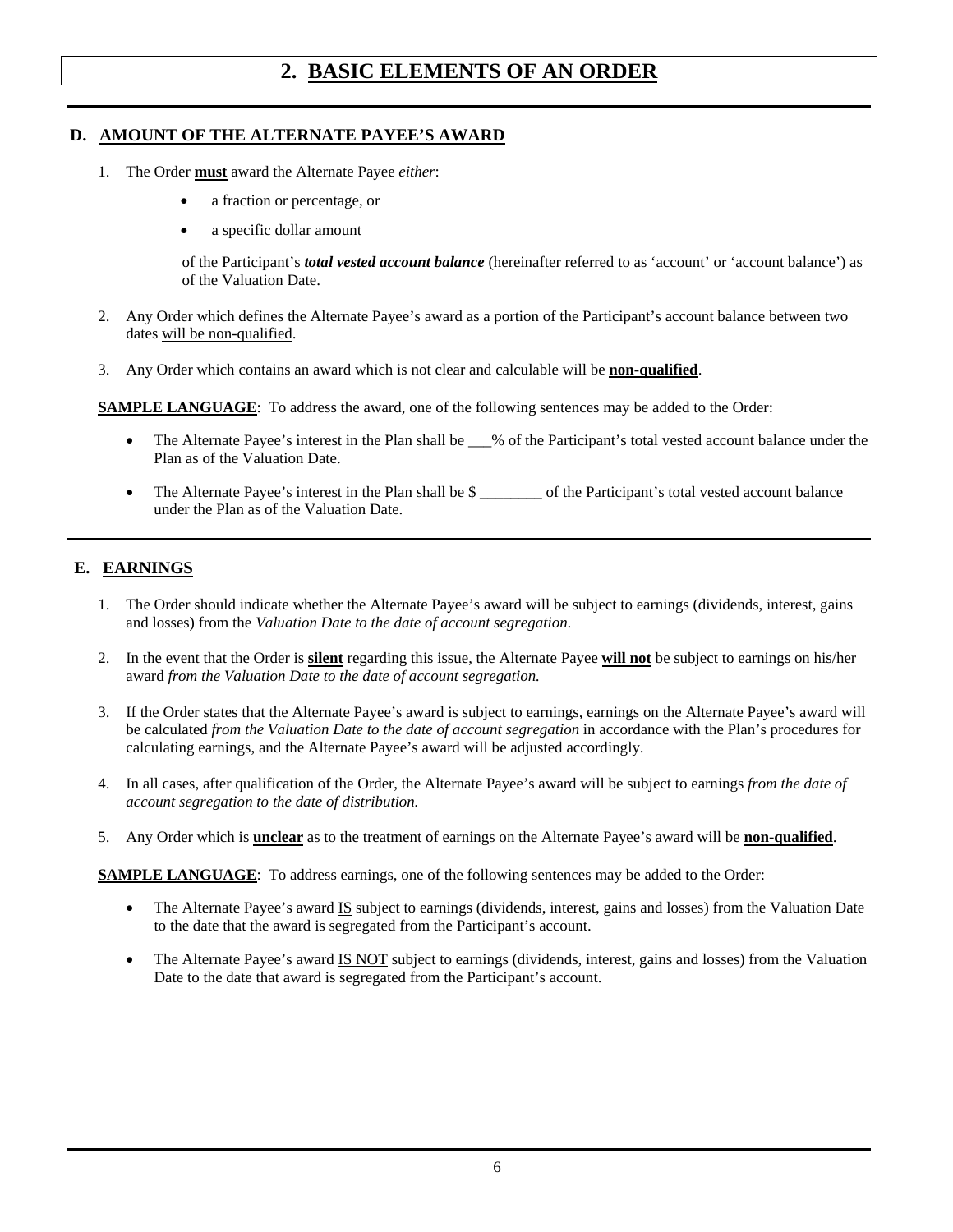## **2. BASIC ELEMENTS OF AN ORDER**

#### **F. PARTICIPANT LOANS**

- 1. The Order should indicate whether the value of any outstanding loans on the Valuation Date is to be included in determining the Alternate Payee's award.
- 2. In the event that the Order is **silent** regarding this issue, the value of Participant loan balance(s) outstanding as of the Valuation Date specified in the Order **will not** be included in the Participant's Plan account balance for purposes of calculating the account balance to be divided.

| Example: | • Participant's Total Vested Account Balance on Valuation Date: | $$100,000*$ |
|----------|-----------------------------------------------------------------|-------------|
|          | • Participant's outstanding loan balance on Valuation Date:     | $$10,000*$  |
|          | • Alternate Payee's award, if defined in Order as 50% of the    |             |
|          | Participant's Vested Account Balance with no mention of loans:  | \$50,000    |
|          | • Alternate Payee's award, if defined in Order as 50% of the    |             |
|          | Participant's Vested Account Balance <b>including loans</b> :   | \$55,000    |

 *\* Fidelity Participant statements report outstanding loan balances as a separate line item from the Total Vested Account Balance, which is the vested liquid balance in the Plan. A Participant's total interest in the Plan is the sum of the Total Vested Account Balance and the outstanding loan balance shown on the statement.*

- 3. The Alternate Payee's award will be paid from the non-loan assets of the Participant's Plan account.
- 4. If, as a result of an outstanding loan balance(s), the Participant's liquid balance (non-loan assets) is not sufficient to cover the required transaction to transfer the award to the Alternate Payee, the Order will be **non-qualified**.
- 5. Any Order which is **unclear** as to the treatment of loans in determining the Alternate Payee's award will be **nonqualified**.
- 6. There will be **no** transfer of the Participant's loan liability to the Alternate Payee. Any remaining loan balance(s), at the time of segregation of the award, will remain with the Participant. Any Order which attempts to assign loan liability to the Alternate Payee will be **non-qualified**.

**SAMPLE LANGUAGE:** To address loans, one of the following sentences may be added to the Order:

- In the event that there is an outstanding loan balance as of the Valuation Date, the loan balance WILL be included for purposes of calculating the account balance to be divided.
- In the event that there is an outstanding loan balance as of the Valuation Date, the loan balance WILL NOT be included for purposes of calculating the account balance to be divided.

### **G. BENEFIT FORM**

- 1. The only form of benefit available to the Alternate Payee under the Plan is a **lump sum distribution**.
- 2. If the Order is **silent** regarding this issue, the Alternate Payee will receive a lump sum distribution.
- 3. Any Order which states a form of benefit not available to the Alternate Payee will be **non-qualified**.

**SAMPLE LANGUAGE:** To address the benefit form, the following sentence may be added to the Order:

• The Alternate Payee's interest in the Plan shall be payable in a lump sum distribution.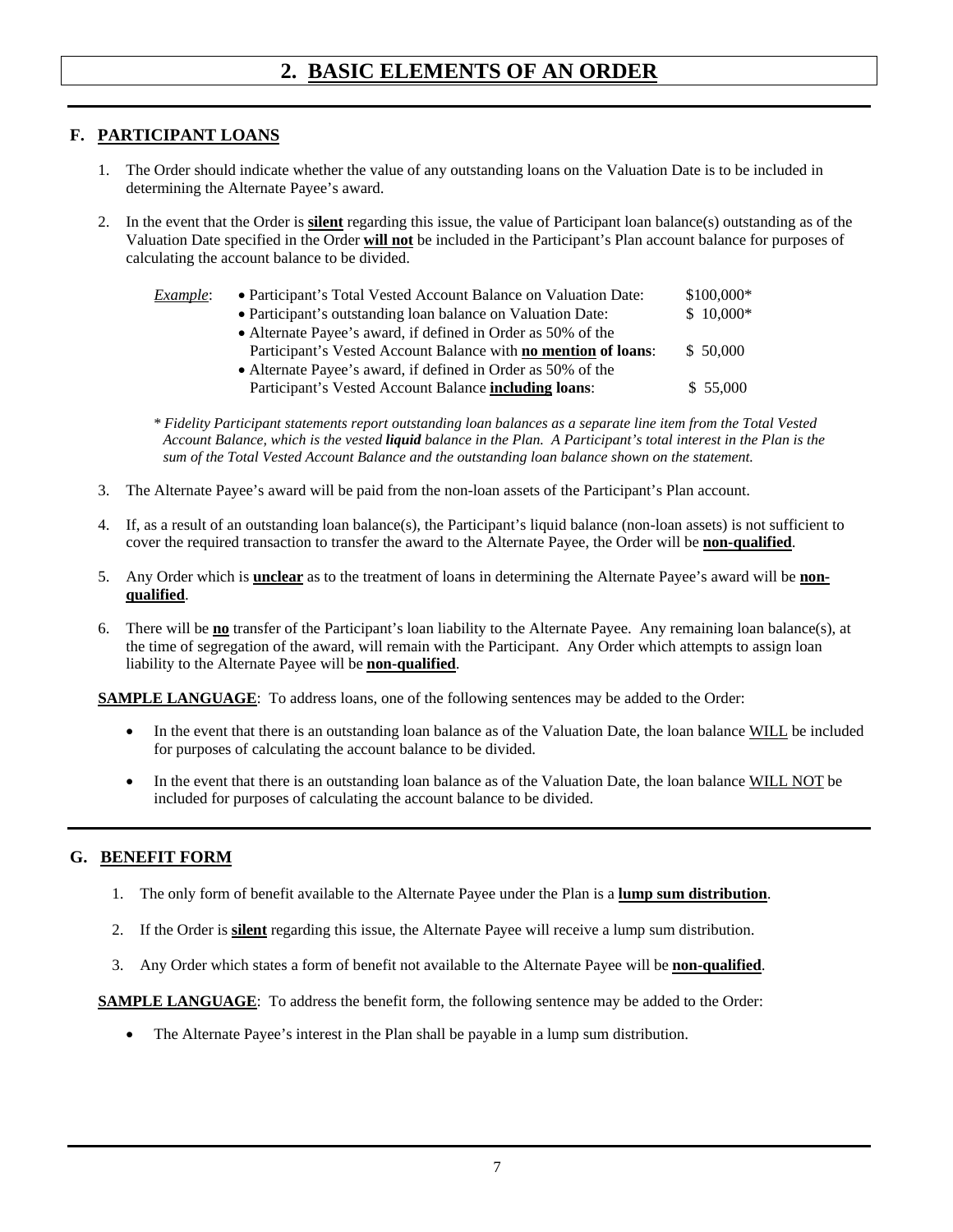### **H. COMMENCEMENT OF THE ALTERNATE PAYEE'S AWARD**

- 1. The Alternate Payee may initiate a distribution of his or her award as soon as administratively feasible following the qualification of the Order and segregation of the Alternate Payee's award, pursuant to the administrative procedures established for the Plans.
- 2. If the Order is **silent** regarding this issue, the Alternate Payee may initiate a distribution of his or her award as soon as administratively feasible following the qualification of the Order and segregation of the Alternate Payee's award.
- 3. Any Order which states otherwise will be **non-qualified**.

**SAMPLE LANGUAGE**: To address the commencement of the Alternate Payee's award, the following sentence may be added to the Order:

 The Alternate Payee's interest in the Plan shall be payable as soon as administratively feasible following the qualification of the Order.

### **I. TRANSFER OF THE AWARD FROM THE PARTICIPANT'S PLAN ACCOUNT**

- 1. The Alternate Payee's award **must** be transferred proportionately from all standard plan investment options in the Participant's Plan account(s) as of the date of account segregation. Orders that provide otherwise will be **nonqualified**.
- 2. The Alternate Payee's award **must** be transferred proportionately from all contribution sources in the Participant's Plan account(s) as of the date of account segregation. The Order **cannot** specify that the Alternate Payee's award be transferred from a specific contribution source (i.e., the after-tax source only). **Orders that provide for this will be non-qualified**. Pursuant to Section 72(m)(10) of the Internal Revenue Code, the tax cost basis of the investment options in the Participant's Plan account(s) **must** be transferred to the Alternate Payee proportionately from all contribution sources in the Participant's Plan account(s) as of the date of account segregation.

**SAMPLE LANGUAGE:** To address the issue of transfer, the following paragraph may be added to the Order:

 The Alternate Payee's award will be paid proportionally from all standard plan investment options in which the Participant's account is invested.

### **J. TAXATION**

An Alternate Payee who is a spouse or former spouse of the Participant is responsible for any taxes incurred upon distribution of benefits to the Alternate Payee. Payments to any other Alternate Payees are taxable to the Participant. **The Order will be non-qualified if it states otherwise**. (It is not possible to change federal taxation rules by agreement of the Parties in a Qualified Domestic Relations Order.)

**SAMPLE LANGUAGE:** To address the issue of taxation, the following paragraph may be added to the Order:

• For the purposes of Sections 402 and 72 of the Internal Revenue Code, any Alternate Payee who is the spouse or former spouse of the Participant will be treated as distributee of any distributions or payments made to the Alternate Payee under the terms of this Order, and as such, will be required to pay the appropriate federal and/or state income taxes on such distribution. If the Alternate Payee is a child or other dependent of the Participant, the Participant will be responsible for any federal and/or state income taxes on such distribution.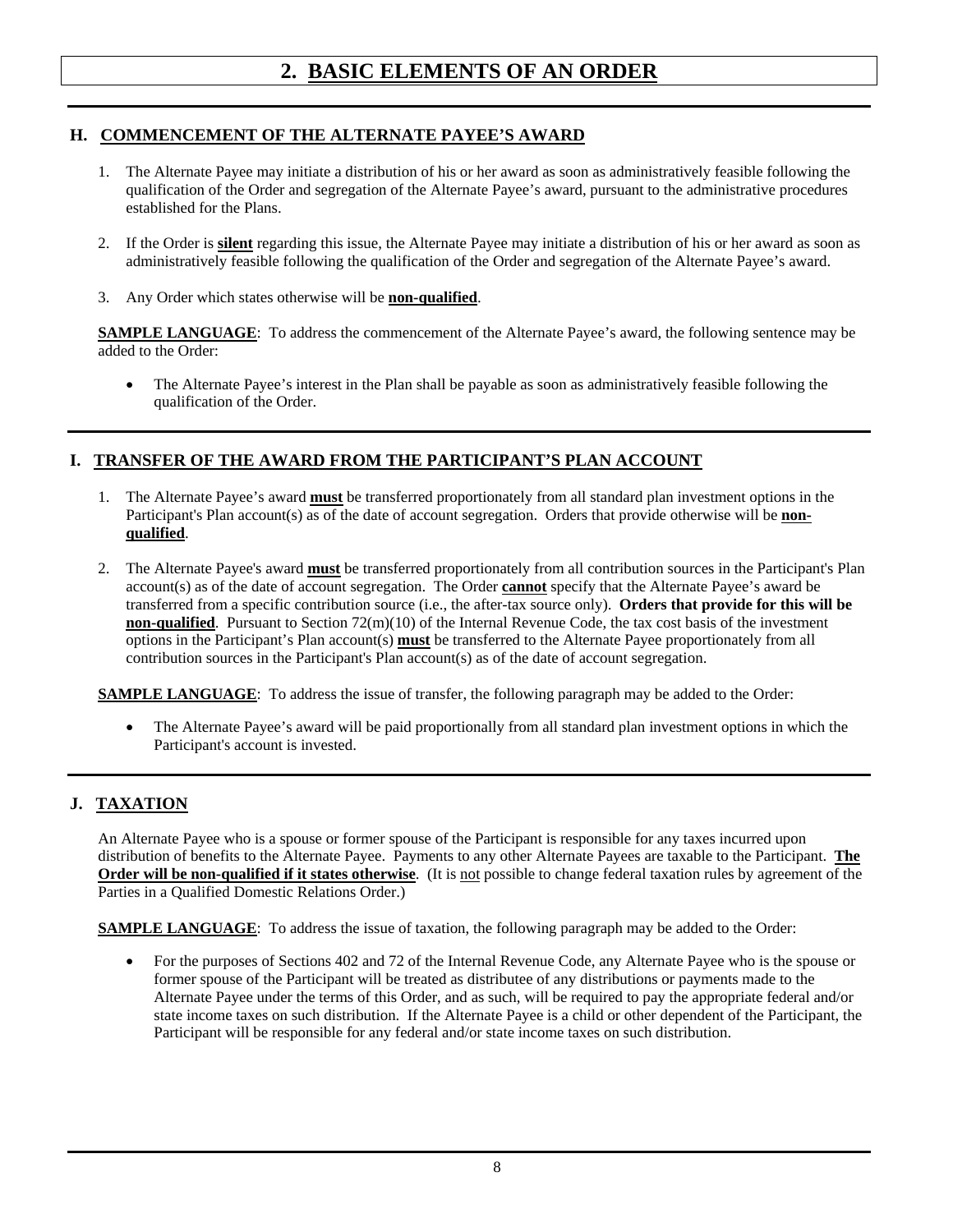#### **K. DEATH OF ALTERNATE PAYEE**

- 1. The Alternate Payee will have the right to designate a beneficiary in accordance with the Plan's administrative procedures. After the qualification of an Order, in the event that the Alternate Payee dies without designating beneficiary, or if the beneficiary predeceases the Alternate Payee, the Alternate Payee's award will be distributed in accordance with the terms of the Plan.
- 2. All beneficiary designation(s) **must** be made after qualification of the Order and segregation of a separate account for the Alternate Payee pursuant to the administrative procedures established for the Plan and **cannot be accepted in the Order**. *Any actual beneficiary designation(s) contained within the Order will be disregarded, but will not cause the Order to be non-qualified*.
- **NOTE**: If the Alternate Payee dies *prior to the qualification of an Order*, there shall be <u>no</u> benefits payable on behalf of the Alternate Payee*.*
- **SAMPLE LANGUAGE:** To address the death of the Alternate Payee, the following sentence may be added to the Order:
	- The Alternate Payee has the right to designate a beneficiary in accordance with the Plan's administrative procedures. After the qualification of this Order, if the Alternate Payee dies without designating a beneficiary, or if the beneficiary predeceases the Alternate Payee, the Alternate Payee's award will be distributed in accordance with the terms of the Plan.

### **L. DEATH OF PARTICIPANT**

The death of the Participant after the qualification of the Order **will not** affect the Alternate Payee's right to his/her award.

**SAMPLE LANGUAGE:** To address the death of the Participant, the following sentence may be added to the Order:

 The death of the Participant after the qualification of the Order will not affect the Alternate Payee's right to his/her award.

### **M. QDRO/BENEFICIARY DESIGNATION COORDINATION**

- 1. Any language in the Order which attempts to divest the Alternate Payee of all right, title and interest in the Participant's Plan account(s), or waiving such right and interest (with the exception of the amount awarded under the Order), **will be disregarded**.
- 2. All beneficiary designations must be properly submitted by the Participant pursuant to the beneficiary designation procedures under the Plan(s), and will be honored regardless of who is named as the beneficiary in the Order. **Any beneficiary designation contained in the Order will be disregarded**. The Participant will be advised that he/she can designate a new beneficiary (or re-designate the Alternate Payee if desired) through his/her Benefits Service Center.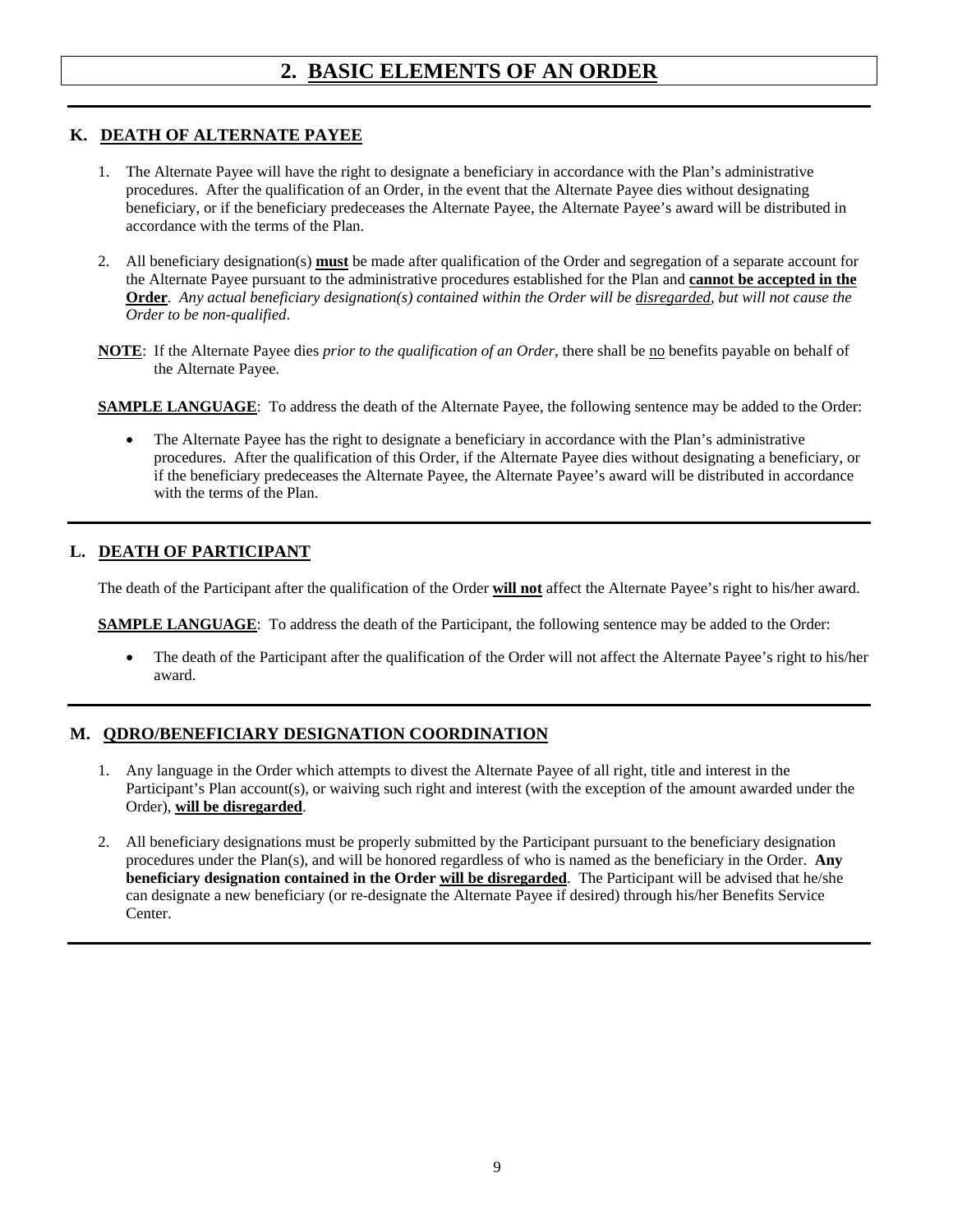## **3. ORDERS ACCEPTED FOR REVIEW**

Fidelity must receive an **original or photocopy** of either a Court Certified or True Copy of a Court-Executed Order that has been determined to be qualified before the terms of the Order can be honored. (See Section 10, "Definition of Terms")

#### **A. ORDERS ACCEPTED FOR REVIEW**

**The following Orders may be submitted to Fidelity for review:** 

- 1. **Any Court-Executed Order** (as defined in Section 10, "Definition of Terms")
- 2. **A signed Order or Notice from a state child support enforcement agency**
- 3. **A Draft Amended Order** (as defined in Section 10, "Definition of Terms")

NOTE: After a Draft Amended Order has been reviewed, the next Order submitted for review MUST be a Court-Executed Order.

4. **An Executed or Draft Amended Combination Order** (as defined in Section 10, 'Definition of Terms')

NOTE: Each individual plan named in the Order must qualify under the appropriate QDRO Guidelines for the Order to be considered qualified. Therefore, the parties may find it preferable to enter a separate Order for each Plan from which benefits are sought to be assigned to the Alternate Payee.

**NOTE: Along with your Order, please submit a completed copy of the attached "QDRO Information Sheet"** (See Section 11, "Forms"), or the Addendum if it is a web-generated Order.

### **B. ORDERS NOT ACCEPTED FOR REVIEW**

#### **The following Orders will NOT be reviewed:**

1. **An Initial Draft Order** (as defined in Section 10, "Definition of Terms")

NOTE: An Initial Draft Order will **not** be considered sufficient notification to the Plan(s) of the Alternate Payee's interest.

2. **An Order that references a Plan sponsored by Mohawk Industries, Inc. for which Fidelity does not provide QDRO qualification services** 

NOTE: Such an Order will be returned to the sender.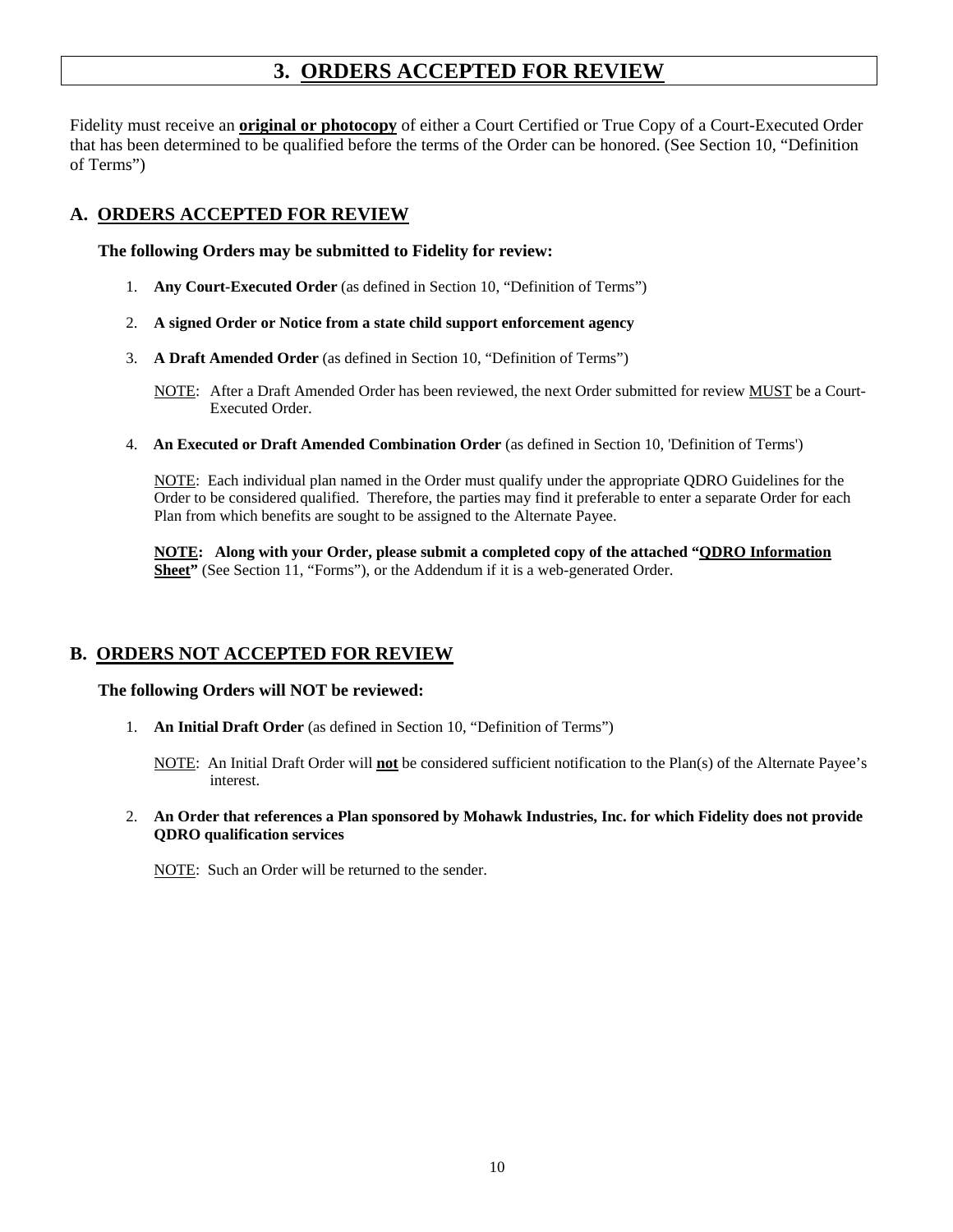## **4. ORDER REVIEW FEES**

### **A FEE IS ASSESSED FOR ORDERS REVIEWED BY FIDELITY**

A. In accordance with D.O.L. Field Assistance Bulletin 2003-3, for defined contribution Orders received by Fidelity on and after the effective date of this document, the fee for the review to determine whether the Order is a 'Qualified Domestic Relations Order' will be assessed to the Participant and/or Alternate Payee.

### **The Order review fees are:**

**\$ 300 for the review of Orders generated via Fidelity's QDRO Center website with no modifications**; **\$1,200 for the review of Orders not generated via Fidelity's QDRO Center website**; **\$1,200 for the review of Orders generated via Fidelity's QDRO Center website but subsequently altered**.  **\$1,800 for the review of an Order that names more than one Plan.** 

- B. Please be advised of the following information related to the assessment of the Order review fee:
	- 1. The Order may specify the fee allocation between the Participant and the Alternate Payee.
	- 2. The fee is charged upon the completion of the initial review and determination of qualification or non-qualification.
	- 3. If an initial Order is submitted and determined to be non-qualified, the Plan will charge 100% of the QDRO determination fee to the Participant's account balance upon completion of the review of the initial Order. Following the qualification of a subsequent amended Order, a fee adjustment will be processed so that the fee will be taken 50% from the Participant's account and 50% from the Alternate Payee's account, unless the qualified amended Order states otherwise, and provided there are sufficient funds in both accounts to divide the fee in this manner.
	- 4. If the initial Order is qualified on first review, and the Order does not specify the fee allocation between the Participant and the Alternate Payee, or if the language in the Order is unclear regarding the allocation of the review fee between the Participant and the Alternate Payee, the Plan will assess the fee 50% from the Participant's account and 50% from the Alternate Payee's account, provided there are sufficient funds in both accounts to divide the fee in this manner.
	- 5. If, following the qualification of an Order, the segregation of the Participant's account and the establishment of an account in the Alternate Payee's name, the Participant's remaining total vested account balance is insufficient to pay the amount of the QDRO determination fee assigned to the Participant, the amount of the fee assigned to the Participant will be taken from the Participant's account to the extent possible and the balance of the fee will be assessed to the Alternate Payee's account. Likewise, if the Alternate Payee's total vested account balance is insufficient to pay the amount of the QDRO determination fee assigned to the Alternate Payee, the amount of the fee assigned to the Alternate Payee will be taken from the Alternate Payee's account to the extent possible and the balance of the fee will be assessed to the Participant's account.
	- 6. The fee will be taken from the investment options in the applicable account(s) according to the plan level fee method in effect as of the date the fee is deducted.
	- 7. The fee adjustment, if applicable, will be a current transaction as of the date of the adjustment.
	- 8. QDRO determination fees will not be imposed retroactively or on Orders received prior to the above date and not yet reviewed.
	- 9. In the event that the Participant's total vested account balance is determined to be less than or equal to **\$2,000.00** as of the date that the Order is received, the parties will be informed in writing that the QDRO determination fee may potentially liquidate the account. The parties will be given **45 days** to withdraw the submitted Order and to request that Fidelity not continue with its review of the Order. Note that all requests to discontinue the review of the submitted Order must be signed by both parties and notarized.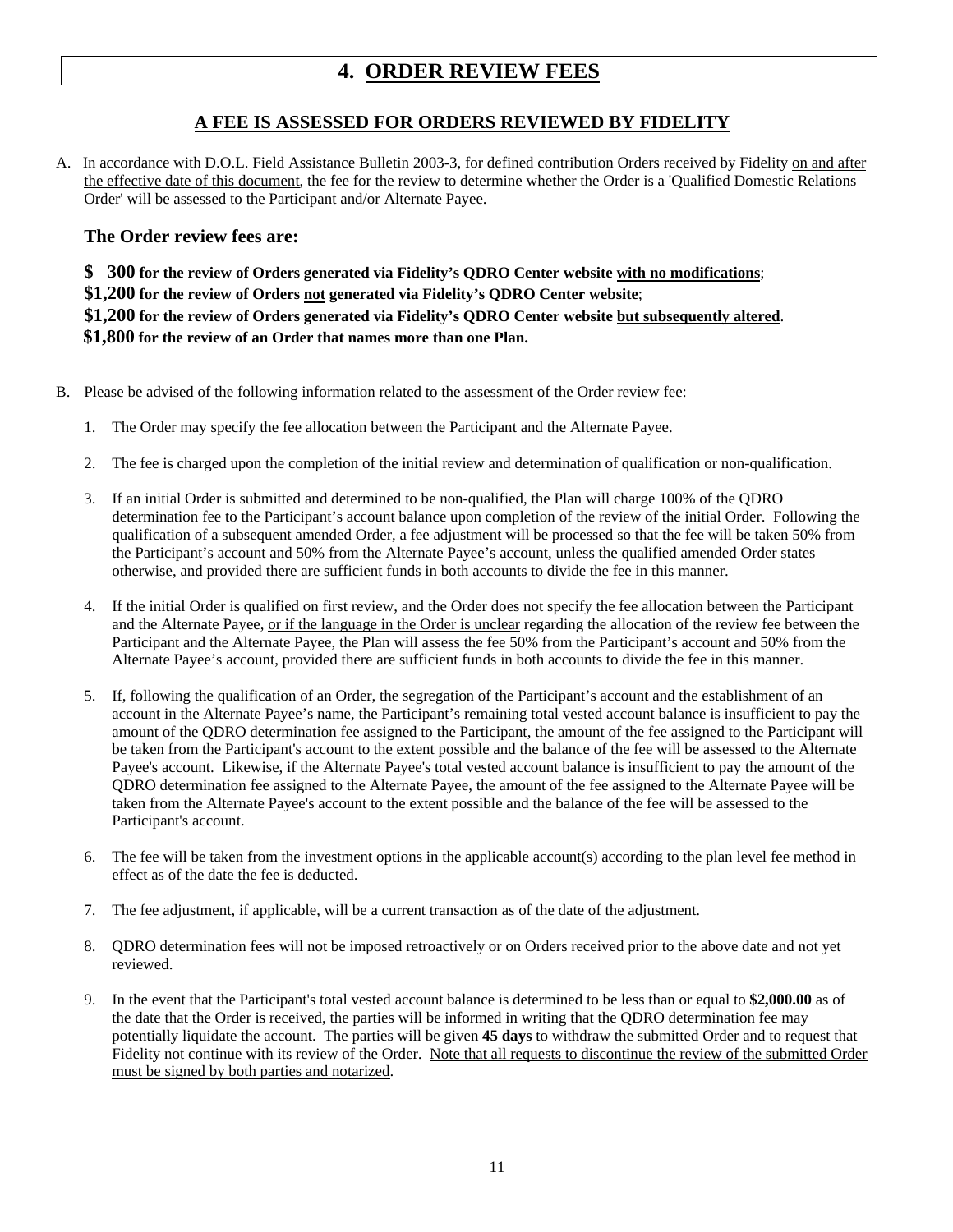### **HOW LONG WILL IT TAKE FIDELITY TO REVIEW MY ORDER?**

Pursuant to ERISA and the Code, Fidelity will advise the Parties, in writing, within a reasonable period of time as to the Order's qualification or non-qualification.

Typically, Fidelity determines the qualification or non-qualification of an Order within *10 business days* for Orders generated from the Fidelity QDRO Center website (which have not been altered) and within *60 business days* for Orders not generated from the Fidelity QDRO Center website *or* for Orders generated from the Fidelity QDRO Center website but subsequently altered.

### **FLOW CHART OF ORDER REVIEW PROCESS**

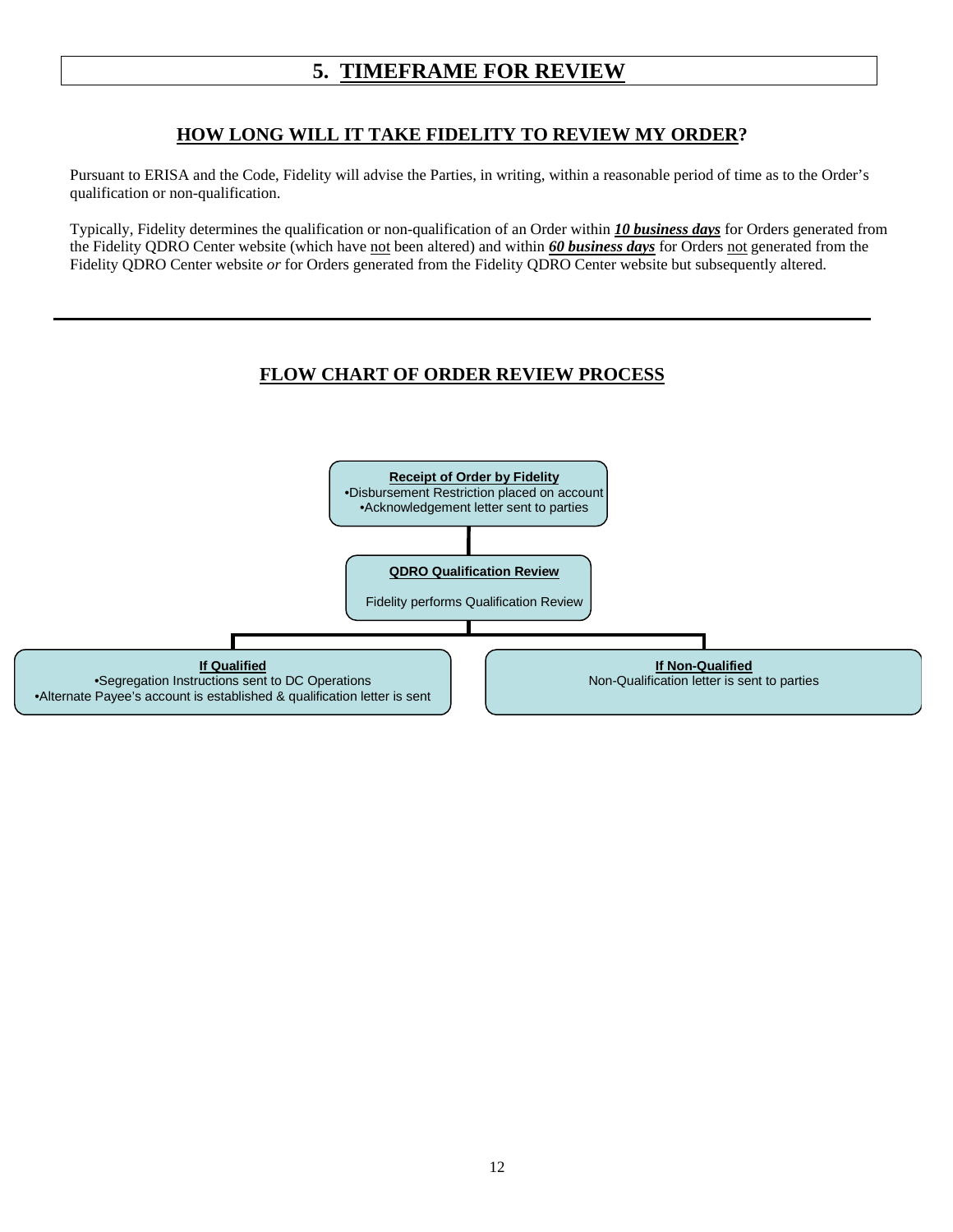## **6. DISBURSEMENT RESTRICTIONS**

Upon placement of a disbursement restriction and until the disbursement restriction is removed, the Participant (or Alternate Payee, if applicable) will be unable to initiate loans, withdrawals or distributions from his/her account(s). However, if currently eligible, the Participant (or Alternate Payee, if applicable) may continue to direct the investment of future contributions and existing balances.

### **A. PLACEMENT OF DISBURSEMENT RESTRICTIONS**

- 1. Fidelity **will** place a disbursement restriction on the Participant's account(s) (and/or the Alternate Payee's account(s), if applicable) upon receipt of the following:
	- **A Court-Executed Order**
	- **A Court-Executed Amended Order**
	- **A Joinder\***
	- **Written direction from the Plan Sponsor**
	- **A letter of Dispute** (See Section 8, "Disputes")

 NOTE: If Fidelity receives one of the above-referenced documents and the document is unclear with respect to the Plan(s) to which it applies, **a disbursement restriction will be placed on each of the Participant's Plan accounts for which Fidelity provides QDRO review and qualification services***.* 

2. Fidelity will **not** place a disbursement restriction on the Participant's account(s) upon receipt of an Initial Draft Order, and an Initial Draft Order will **not** be considered sufficient notification to the Plan of the Alternate Payee's interest.

### **B. REMOVAL OF DISBURSEMENT RESTRICTIONS**

 A disbursement restriction **will remain** on a Participant's account(s) (and/or the Alternate Payee's account(s), if applicable) until **one** of the following occurs:

- 1. Receipt of a Court Order directing the removal of the restriction on the Plan; or
- 2. Receipt of a Court Order vacating a previously received Court-Executed Order, the receipt of which caused the disbursement restriction to be originally placed on the Participant's Plan account(s); or
- 3. The qualification of the Order, segregation of the award from the Participant's account(s), and the establishment of an account in the Alternate Payee's name; or
- 4. Receipt of a notarized document signed by the Alternate Payee, requesting the removal of the restriction from the Participant's Plan account (s) or receipt of a notarized document signed by the Participant, requesting the removal of the restriction from the Alternate Payee's account; or
- 5. The expiration of the 45-day deadline to provide a Court-Executed Amended Order as a result of a dispute of a previously qualified Order (See Section 8, "Disputes"); or
- 6. Receipt of written direction from the Plan Sponsor.

<sup>\*</sup>Upon receipt of a Joinder that references the Plan(s), Fidelity will place a disbursement restriction on the Participant's Plan account(s). Fidelity will acknowledge receipt of the Joinder and notify the Parties of the restriction on the account(s) in writing. No later than three business days following receipt of a Joinder, Fidelity will forward the Joinder to the Plan for response. All communications to the court and the Parties regarding the Joinder are the responsibility of the Plan.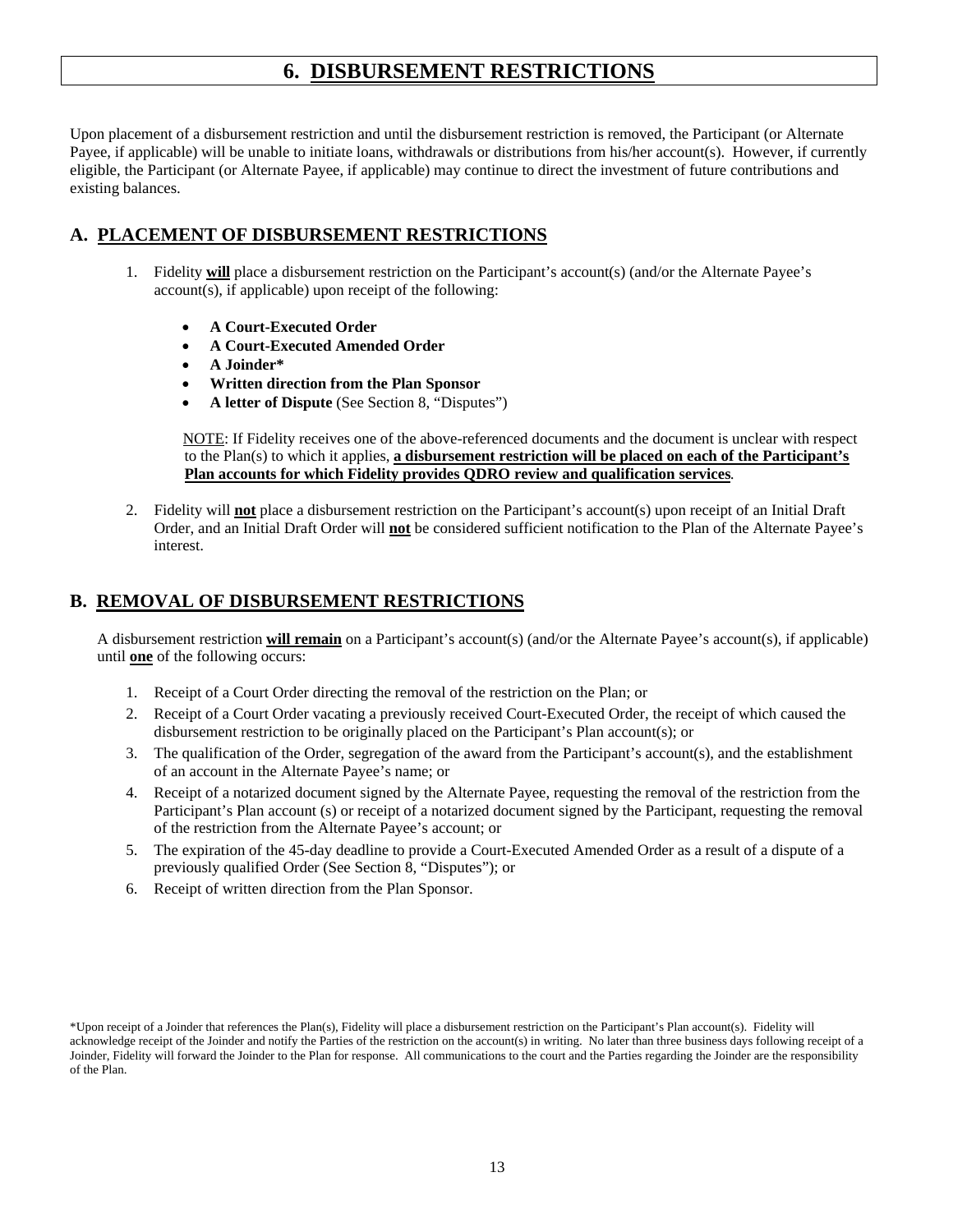## **7. WRITTEN NOTIFICATIONS**

### **A. ACKNOWLEDGEMENT LETTERS**

- 1. Fidelity will acknowledge receipt of all QDRO-related documents in writing to all Parties (provided that address information is available).
- 2. The acknowledgment letter will:
	- notify the Parties of Fidelity's receipt of the submitted document;
	- address any restrictions placed on the Participant's account(s) (and the Alternate Payee's account(s), if applicable);
	- address the timeframe for review; and
	- direct the Parties to the Plan's Benefits Service Center or to the Fidelity QDRO Center website to obtain free copies of the QDRO Guidelines.
- 3. A free copy of these QDRO Guidelines will be provided to the Parties upon request. Parties may request a copy of the QDRO Guidelines by calling the Plan's Benefits Service Center at **1-800-835-5087**. In addition, the QDRO Guidelines can be obtained through the Fidelity QDRO Center website: **https://qdro.fidelity.com**.

### **B. QUALIFICATION OF THE ORDER**

- 1. Upon a determination that an Order is qualified, Fidelity will establish an account for the Alternate Payee.
- 2. Shortly after the determination that an Order is qualified, a qualification letter will be sent to the Parties. The Alternate Payee's qualification letter will contain information about the amount payable to the Alternate Payee. The letter will also contain instructions for contacting the Plan's toll-free telephone line. The distribution of the Alternate Payee's account **must** be initiated in accordance with the administrative procedures that have been established for the Plan(s).
- 3. **Specific rollover and/or distribution instructions contained in the Order will be disregarded**.Rollover (and/or distribution) instructions cannot be accepted in the Order, but **must** be made pursuant to the administrative procedures of the Plan(s). Once the award is segregated and an account is established in the name of an Alternate Payee who is a spouse or former spouse of the Participant, the Alternate Payee may direct Fidelity to roll over the eligible portion of the award.

### **C. NON-QUALIFICATION OF THE ORDER**

- 1. If an Order does not meet the requirements of ERISA, the Code and these QDRO Guidelines, it will be non-qualified. The Parties will be notified, in writing, upon a determination that a Court-Executed Order or Draft Amended Order is non-qualified. The non-qualification letter will clearly identify and detail the deficiencies in the Order and will provide the necessary information to render the Order qualified, pursuant to these QDRO Guidelines.
- 2. Subsequent to the determination that a Court-Executed Order is non-qualified, one (1) Draft Amended Order may be provided to Fidelity for review*.* (See Section 10, "Definition of Terms")
- 3. Following the review of a Draft Amended Order, the next document submitted for review **MUST** be a Court-Executed Order. (See Section 10, "Definition of Terms")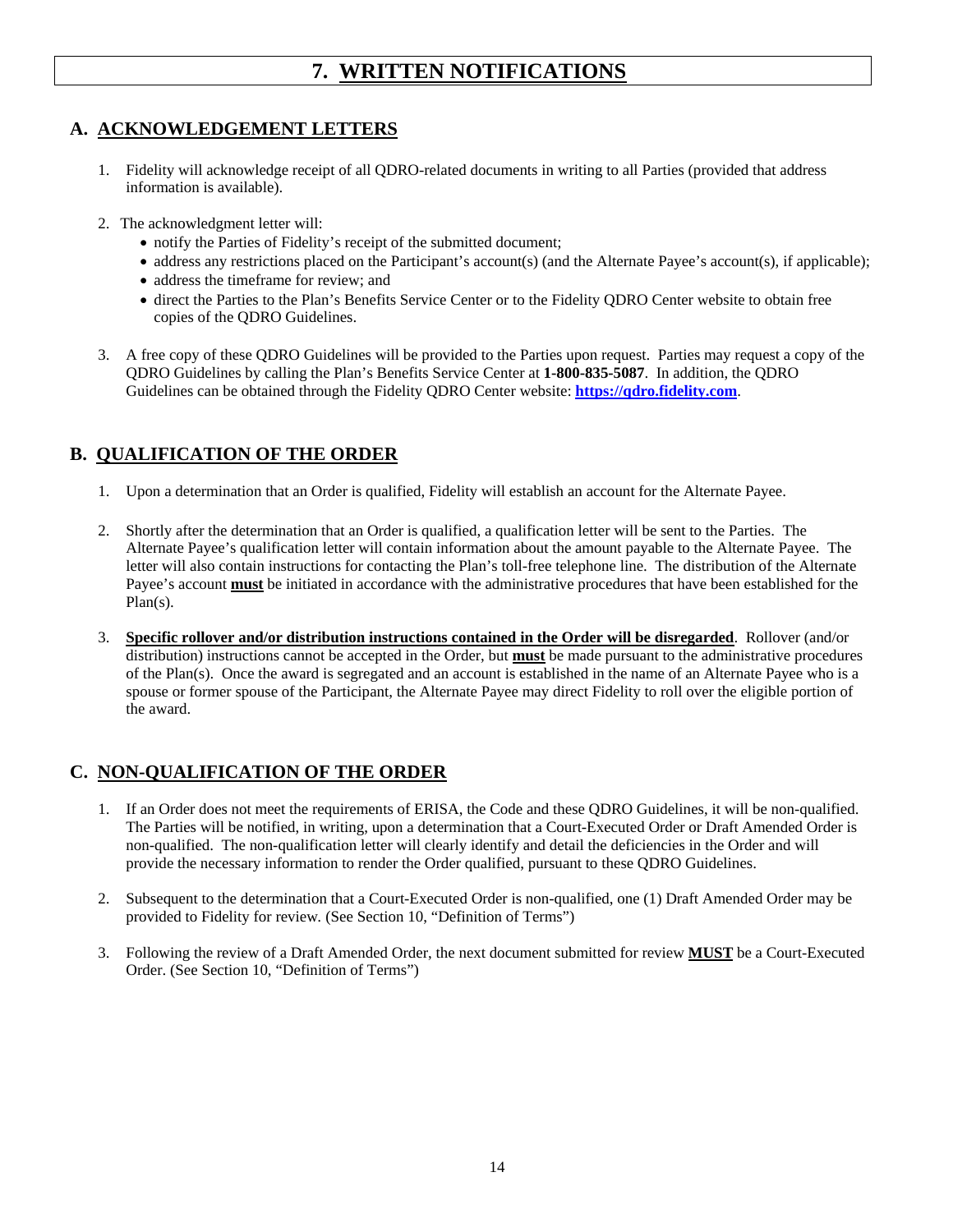## **8. DISPUTES**

**Dispute: For purposes of these QDRO Guidelines, "dispute" shall mean that one or more of the Parties are questioning the terms and/or the interpretation of a Qualified Domestic Relations Order or the amount awarded to the Alternate Payee pursuant to a Qualified Domestic Relations Order**.

- A. Parties disputing a domestic relations Order qualified by a party *other than Fidelity* should contact the Plan Administrator. (See Section 9.A.1, "Contact Information")
- B. Parties disputing a domestic relations Order qualified by Fidelity should follow the procedures outlined below.

 NOTE: The procedures below may not apply if either the Alternate Payee or the Participant has taken a distribution and Fidelity has complied with both the Order and these QDRO Guidelines. In such case, the disputing party may need to seek relief outside the Plan.

- 1. The party disputing the award **MUST** notify Fidelity of the dispute in writing. The written letter of dispute should be sent to Fidelity at the address in Section 9.A.2.b, "Contact Information."
- 2. Upon receipt of a written letter of dispute, Fidelity will acknowledge receipt of the dispute in writing and will place **temporary disbursement restrictions** on both the Participant's and the Alternate Payee's account.
- 3. Fidelity will investigate the dispute and will send the Parties a written notice of the Plan's determination with respect to whether Fidelity complied with the terms of the Order.
- 4. If Fidelity has not complied with the terms of the Order, the necessary corrective action will be taken.
- 5. If Fidelity has complied with the terms of the Order, the Parties will have **45 days** from the date of the determination notice to submit either a) a Court-Executed Amended Order that supersedes the disputed Order (or assigns an additional award to the Alternate Payee), or b) a court document demonstrating that the Parties intend to go to court with this matter. If a Court-Executed Amended Order or other appropriate court document is **not** received within **45 days**, the disbursement restrictions on the Participant's and the Alternate Payee's account will be removed and the terms of the original qualified Order will be honored. Alternatively, if a Court-Executed Amended Order or other appropriate court document **is** received within **45 days**, the disbursement restrictions on the Participant's and the Alternate Payee's account will remain until one of the conditions in Section 6.B, "Removal of Disbursement Restrictions" has been met.

The Court-Executed Amended Order must clearly indicate whether it is an *additional* benefit or is intended to *supersede* the previously qualified Order. Accordingly, the Court-Executed Amended Order must do the following:

- $\Box$  Provide the name of the Plan to which it (and the previously qualified Order) applies;
- $\Box$  Correctly identify the previously qualified Order (by document name/title and date) to which the Court-Executed Amended Order applies;
- Clearly state whether the Court-Executed Amended Order is *an additional benefit* or is intended *to supersede the previously qualified Order*.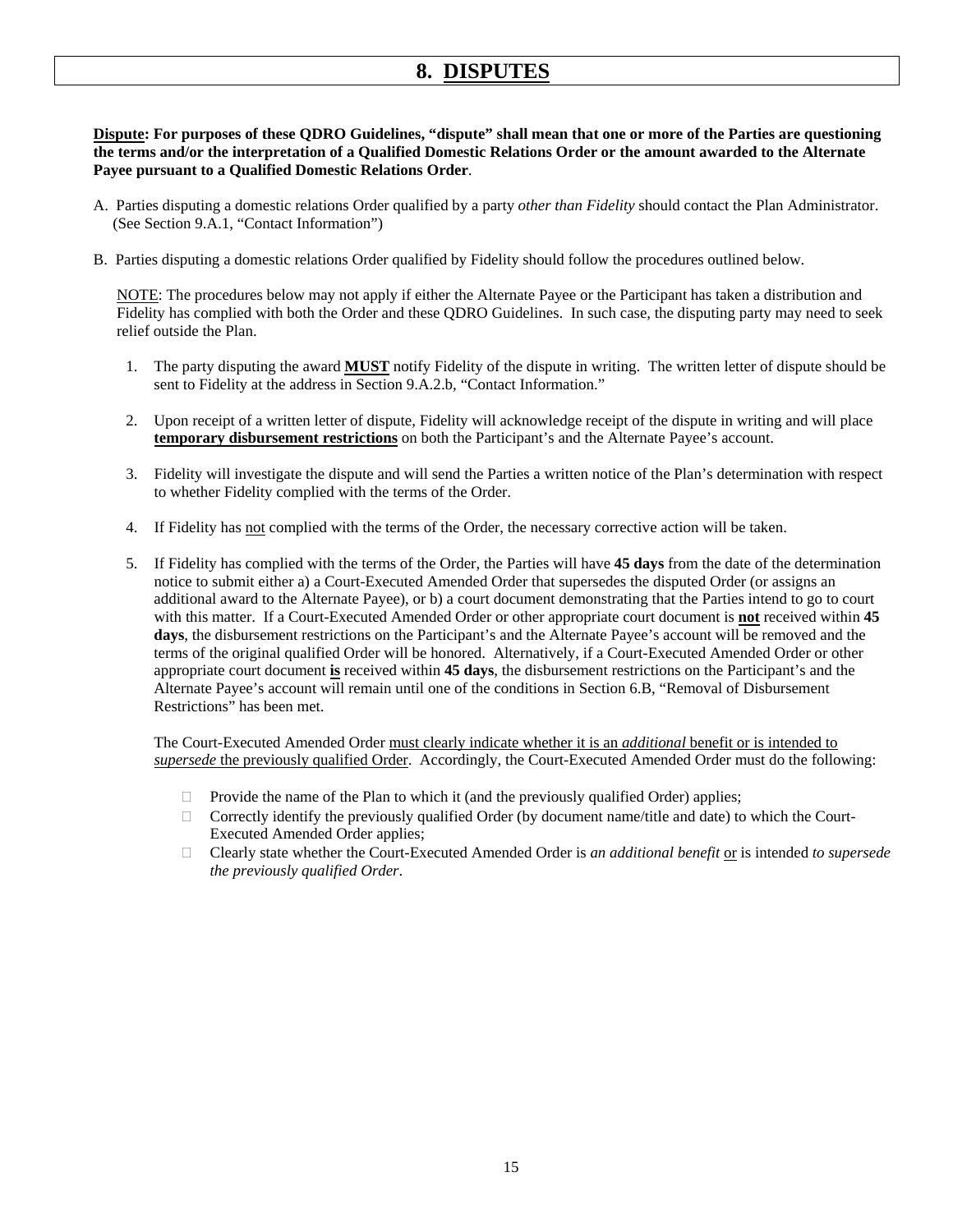## **9. CONTACT INFORMATION**

**Plan Administrator**: **Mohawk Industries, Inc.** 

#### **Recordkeeper & QDRO Service Provider**: **Fidelity Investments**

#### **A. MAILING ADDRESSES**

#### **1. Plan Administrator Mailing Address**:

 Requests for the Plan's Summary Plan Description and Letters of Dispute pertaining to Orders previously qualified by a party *other than Fidelity* should be sent to:

#### **Mohawk Industries, Inc. 160 S. Industrial Blvd. Calhoun, GA 30701**

#### **2. Fidelity Mailing Addresses**:

 a. Subpoenas, Restraining Orders, written notification of address and/or name changes and other *non-QDRO related correspondence* should be sent to the following address:

#### **Fidelity Investments P.O. Box 770001 Cincinnati, OH 45277-0018 ATTN: Mohawk Industries, Inc. - Operations**

- b. The following documents *associated with the qualification of Orders* should be sent to the address below:
	- Court-Executed Orders (Order, Judgment, Decree, Property Settlement Agreement) (See Section 3.A, "Orders Accepted for Review" and Section 10, "Definition of Terms")
	- Draft Amended Orders (See Section 3.A, "Orders Accepted for Review" and Section 10, "Definition of Terms")
	- Joinders (See Section 6.A.1, "Disbursement Restrictions")
	- Letters of Dispute (See Section 8, "Disputes")

#### **Fidelity Investments QDRO Administration Group P.O. Box 770001 Cincinnati, OH 45277-0066 ATTN: Mohawk Industries, Inc.**

#### **B. PHONE NUMBERS**

**Plan's Benefit Service Center Number: 1-800-835-5087** 

#### **C. FACSIMILE NUMBERS**

Parties may submit QDRO-related documents listed in A.2.b above and written QDRO-related inquiries via facsimile. Fidelity's QDRO Administration Group's Facsimile Number: **1-877-665-4284**

#### **D. FIDELITY'S QDRO CENTER WEBSITE**

Basic information about QDROs and copies of the Plan's QDRO Guidelines may be obtained through the Fidelity QDRO Center website: **https://qdro.fidelity.com**.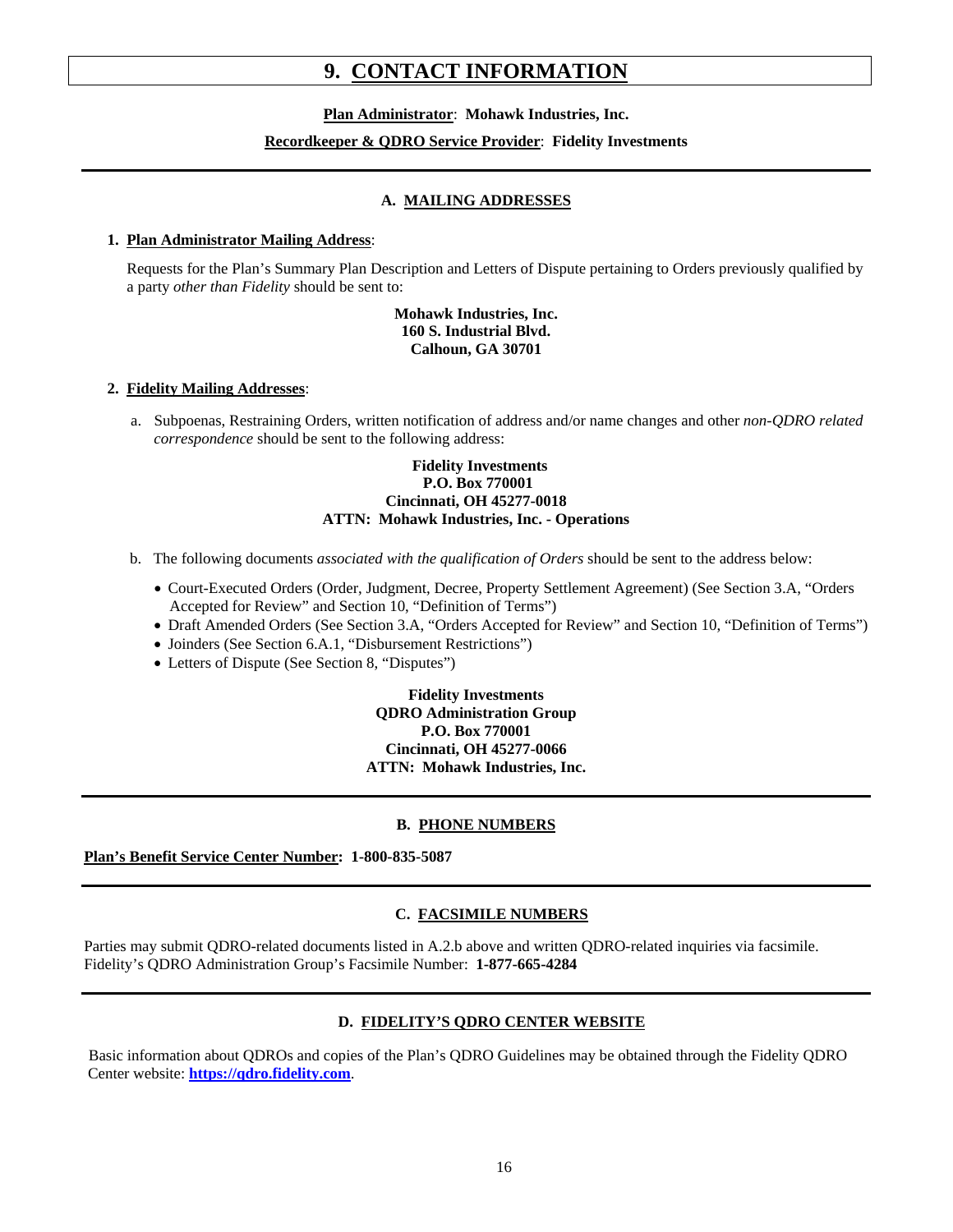## **10. DEFINITION OF TERMS**

### **A. TYPES OF ORDERS**

- **Court-Executed Order**: An Order, Judgment, Decree or Property Settlement Agreement executed by a United States court of competent jurisdiction relating to the provision of child support, alimony payments, or marital property rights made pursuant to a state domestic relations law and filed with the appropriate court clerk's office.
- **Initial Draft Order**: An Order, Decree or Property Settlement Agreement relating to the provision of child support, alimony payments, or marital property rights that has not been executed by the court.
- **Draft Amended Order**: An Order, Decree or Property Settlement Agreement relating to the provision of child support, alimony payments, or marital property rights that has not been executed by the court and is submitted to Fidelity after a Court-Executed Order has been determined to be non-qualified by Fidelity.
- **Combination Order**: An Order, Decree or Property Settlement Agreement relating to the provision of child support, alimony payments, or marital property rights that addresses *two or more* of the employee benefit plans sponsored by Mohawk Industries, Inc.
- **Order**: A Court-Executed Order, Initial Draft Order, Draft Amended Order or Combination Order (as defined above).
- **Court Certified Order or True Copy**: A Court-Executed Order containing either a) a court clerk's stamp or seal indicating the Order is a certified copy or a true copy and the signature of the judge (or other court official), or b) a court clerk's file-stamp and the signature of the judge (or other court official).

### **B. OTHER TERMS**

- **Alternate Payee**: A spouse, former spouse, child or other dependent of a participant who is recognized by a Qualified Domestic Relations Order as having a right to be paid all, or a portion of, a Participant's qualified plan benefit/account.
- **Joinder**: A state court issued legal document that results in the uniting of parties or claims in a single lawsuit.
- **Participant**: A member of an employer-sponsored qualified retirement plan.
- **Parties**: The Participant, Alternate Payee and their legal representatives.
- **Summary Plan Description**: A document that the Plan Administrator is required to provide to each participant and beneficiary receiving benefits that summarizes their rights and benefits along with the obligations of the Plan.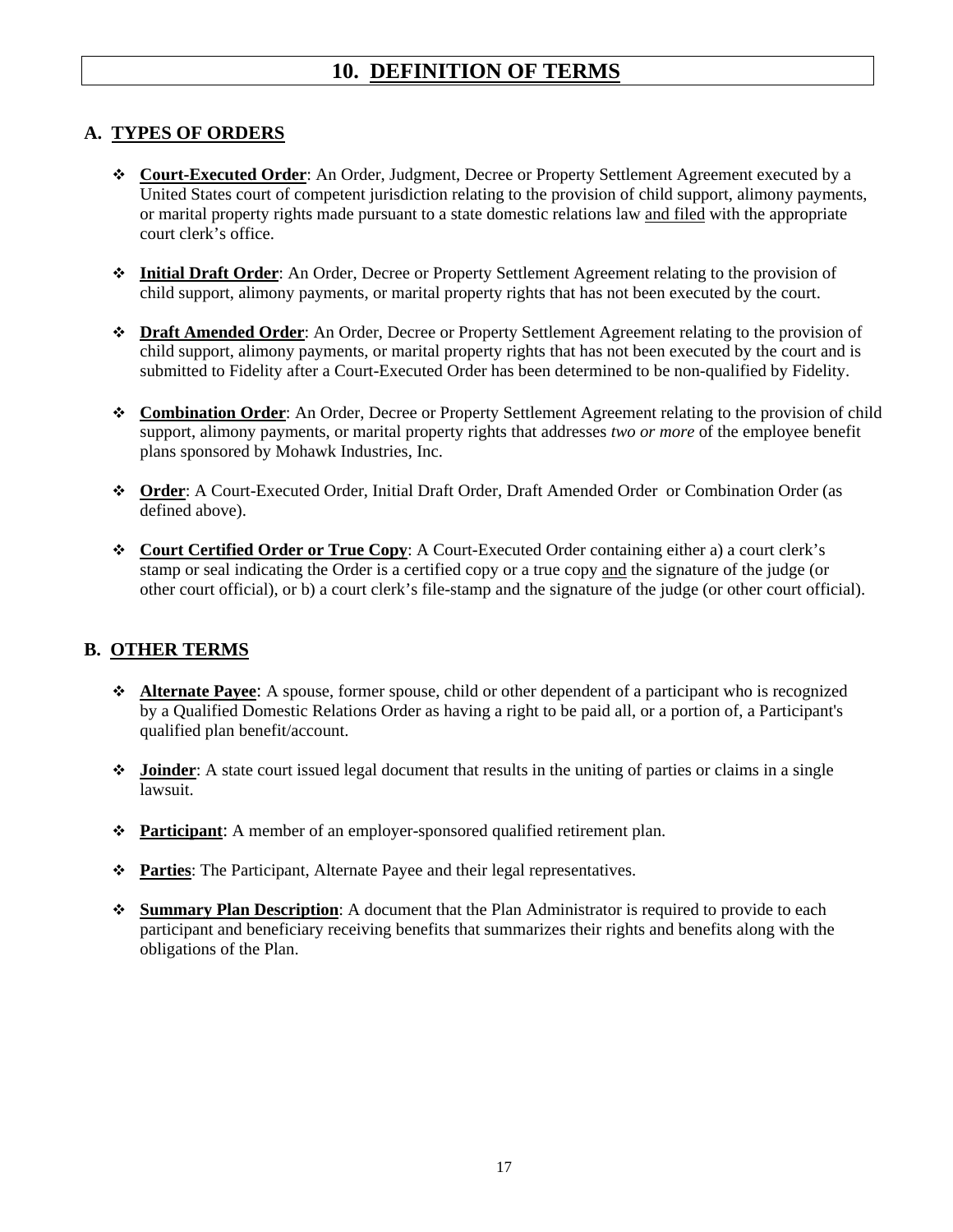## **11. FORMS**

## **QDRO INFORMATION SHEET**

#### **PLEASE COMPLETE THIS FORM AND FORWARD IT WITH YOUR ORDER TO:**

Fidelity Investments

QDRO Administration Group PO BOX 770001 Cincinnati, OH 45277-0066 ATTN: Mohawk Industries, Inc.

**PARTICIPANT INFORMATION**

L

| SOCIAL SECURITY NUMBER |                     |                                         |  |  |  | STREET ADDRESS           |             |             |  |  |  |                          |                     |  |    |  |  |  |  |  |  |  |  |  |  |  |
|------------------------|---------------------|-----------------------------------------|--|--|--|--------------------------|-------------|-------------|--|--|--|--------------------------|---------------------|--|----|--|--|--|--|--|--|--|--|--|--|--|
|                        |                     |                                         |  |  |  |                          |             |             |  |  |  |                          |                     |  |    |  |  |  |  |  |  |  |  |  |  |  |
| <b>FIRST NAME</b>      |                     |                                         |  |  |  | STREET ADDRESS CONTINUED |             |             |  |  |  |                          |                     |  |    |  |  |  |  |  |  |  |  |  |  |  |
|                        |                     |                                         |  |  |  |                          |             |             |  |  |  |                          |                     |  |    |  |  |  |  |  |  |  |  |  |  |  |
|                        | MIDDLE NAME         |                                         |  |  |  |                          |             | <b>CITY</b> |  |  |  |                          |                     |  |    |  |  |  |  |  |  |  |  |  |  |  |
|                        |                     |                                         |  |  |  |                          |             |             |  |  |  |                          |                     |  |    |  |  |  |  |  |  |  |  |  |  |  |
|                        | <b>LAST NAME</b>    |                                         |  |  |  |                          |             |             |  |  |  | <b>STATE</b>             |                     |  |    |  |  |  |  |  |  |  |  |  |  |  |
|                        |                     |                                         |  |  |  |                          |             |             |  |  |  |                          |                     |  |    |  |  |  |  |  |  |  |  |  |  |  |
|                        |                     | DATE OF BIRTH (MMDDYYYY)                |  |  |  |                          |             |             |  |  |  |                          | ZIP CODE            |  |    |  |  |  |  |  |  |  |  |  |  |  |
|                        |                     |                                         |  |  |  |                          |             |             |  |  |  |                          |                     |  |    |  |  |  |  |  |  |  |  |  |  |  |
|                        |                     | PHONE NUMBER                            |  |  |  |                          |             |             |  |  |  |                          |                     |  |    |  |  |  |  |  |  |  |  |  |  |  |
|                        |                     |                                         |  |  |  |                          |             |             |  |  |  |                          |                     |  |    |  |  |  |  |  |  |  |  |  |  |  |
|                        |                     | <b>PARTICIPANT ATTORNEY INFORMATION</b> |  |  |  |                          |             |             |  |  |  |                          |                     |  |    |  |  |  |  |  |  |  |  |  |  |  |
|                        | <b>FIRM NAME</b>    |                                         |  |  |  |                          |             |             |  |  |  |                          |                     |  |    |  |  |  |  |  |  |  |  |  |  |  |
|                        |                     |                                         |  |  |  |                          |             |             |  |  |  |                          |                     |  |    |  |  |  |  |  |  |  |  |  |  |  |
|                        | <b>FIRST NAME</b>   |                                         |  |  |  |                          |             |             |  |  |  | STREET ADDRESS           |                     |  |    |  |  |  |  |  |  |  |  |  |  |  |
|                        |                     |                                         |  |  |  |                          |             |             |  |  |  |                          |                     |  |    |  |  |  |  |  |  |  |  |  |  |  |
|                        | <b>LAST NAME</b>    |                                         |  |  |  |                          |             |             |  |  |  | STREET ADDRESS CONTINUED |                     |  |    |  |  |  |  |  |  |  |  |  |  |  |
|                        |                     |                                         |  |  |  |                          |             |             |  |  |  |                          |                     |  |    |  |  |  |  |  |  |  |  |  |  |  |
| <b>SUFFIX</b>          |                     |                                         |  |  |  |                          | <b>CITY</b> |             |  |  |  |                          |                     |  |    |  |  |  |  |  |  |  |  |  |  |  |
| <u>—</u>               | and the contract of |                                         |  |  |  |                          |             |             |  |  |  |                          | and the contract of |  | -- |  |  |  |  |  |  |  |  |  |  |  |
| PHONE NUMBER           |                     |                                         |  |  |  | <b>STATE</b>             |             |             |  |  |  |                          |                     |  |    |  |  |  |  |  |  |  |  |  |  |  |
|                        |                     |                                         |  |  |  |                          |             |             |  |  |  |                          |                     |  |    |  |  |  |  |  |  |  |  |  |  |  |
|                        | FAX NUMBER          |                                         |  |  |  |                          | ZIP CODE    |             |  |  |  |                          |                     |  |    |  |  |  |  |  |  |  |  |  |  |  |
|                        |                     |                                         |  |  |  |                          |             |             |  |  |  |                          |                     |  |    |  |  |  |  |  |  |  |  |  |  |  |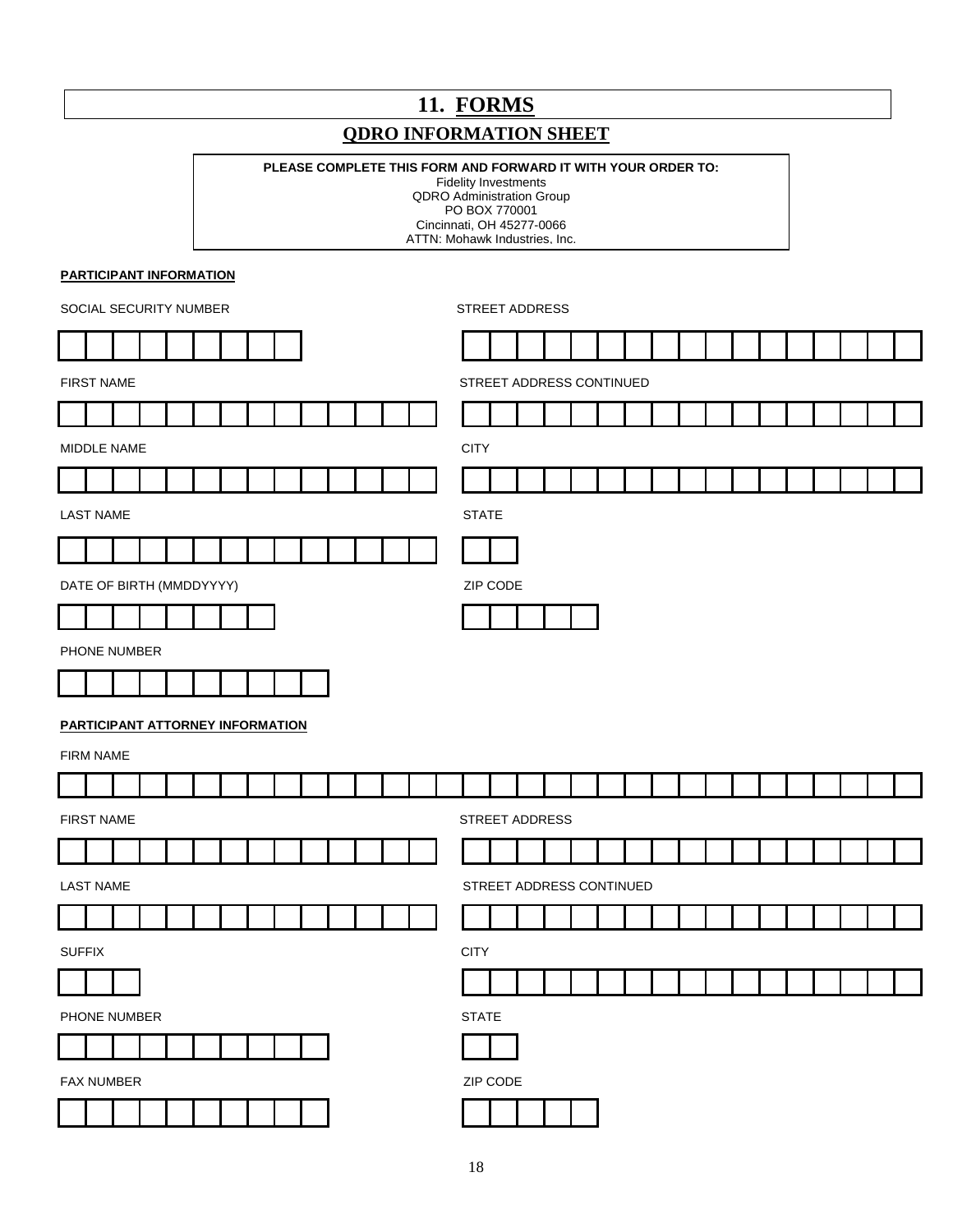| 11. FORMS                                   |                          |  |  |  |  |  |  |  |  |  |  |  |  |
|---------------------------------------------|--------------------------|--|--|--|--|--|--|--|--|--|--|--|--|
| <b>ALTERNATE PAYEE INFORMATION</b>          |                          |  |  |  |  |  |  |  |  |  |  |  |  |
| SOCIAL SECURITY NUMBER                      | STREET ADDRESS           |  |  |  |  |  |  |  |  |  |  |  |  |
|                                             |                          |  |  |  |  |  |  |  |  |  |  |  |  |
| <b>FIRST NAME</b>                           | STREET ADDRESS CONTINUED |  |  |  |  |  |  |  |  |  |  |  |  |
|                                             |                          |  |  |  |  |  |  |  |  |  |  |  |  |
| MIDDLE NAME                                 | <b>CITY</b>              |  |  |  |  |  |  |  |  |  |  |  |  |
|                                             |                          |  |  |  |  |  |  |  |  |  |  |  |  |
| <b>LAST NAME</b>                            | <b>STATE</b>             |  |  |  |  |  |  |  |  |  |  |  |  |
|                                             |                          |  |  |  |  |  |  |  |  |  |  |  |  |
| DATE OF BIRTH (MMDDYYYY)                    | ZIP CODE                 |  |  |  |  |  |  |  |  |  |  |  |  |
|                                             |                          |  |  |  |  |  |  |  |  |  |  |  |  |
| PHONE NUMBER                                |                          |  |  |  |  |  |  |  |  |  |  |  |  |
|                                             |                          |  |  |  |  |  |  |  |  |  |  |  |  |
| <b>ALTERNATE PAYEE ATTORNEY INFORMATION</b> |                          |  |  |  |  |  |  |  |  |  |  |  |  |
| FIRM NAME                                   |                          |  |  |  |  |  |  |  |  |  |  |  |  |
|                                             |                          |  |  |  |  |  |  |  |  |  |  |  |  |
| <b>FIRST NAME</b>                           | STREET ADDRESS           |  |  |  |  |  |  |  |  |  |  |  |  |
|                                             |                          |  |  |  |  |  |  |  |  |  |  |  |  |
| <b>LAST NAME</b>                            | STREET ADDRESS CONTINUED |  |  |  |  |  |  |  |  |  |  |  |  |
|                                             |                          |  |  |  |  |  |  |  |  |  |  |  |  |
| <b>SUFFIX</b>                               | <b>CITY</b>              |  |  |  |  |  |  |  |  |  |  |  |  |
|                                             |                          |  |  |  |  |  |  |  |  |  |  |  |  |
| PHONE NUMBER                                | <b>STATE</b>             |  |  |  |  |  |  |  |  |  |  |  |  |
|                                             |                          |  |  |  |  |  |  |  |  |  |  |  |  |
| FAX NUMBER                                  | ZIP CODE                 |  |  |  |  |  |  |  |  |  |  |  |  |
|                                             |                          |  |  |  |  |  |  |  |  |  |  |  |  |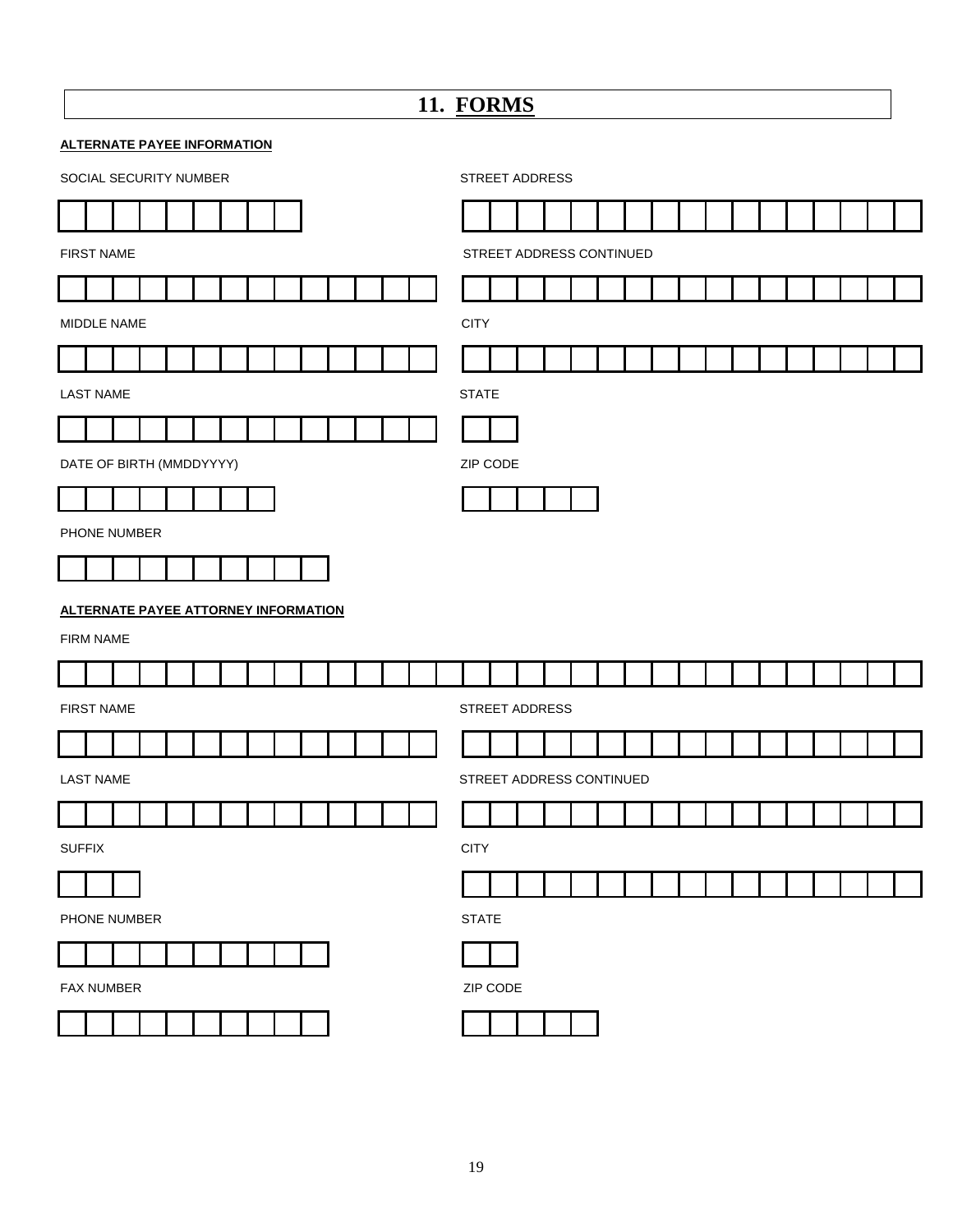#### **CAUTION**

A domestic relations order is an Order signed by a Judge relating to the provision of child support, alimony payments, or marital property rights made pursuant to a state domestic relations law.

The disposition of qualified plan benefits in domestic relations proceedings involves complex marital rights, legal and tax issues. The following is a Model Order that demonstrates one method of dividing plan benefits. Other methods are available and this Model Order may be inappropriate for your particular circumstances.

 The following Order is a *SAMPLE* and is provided as a courtesy only. Neither Mohawk Industries, Inc. nor any of its subsidiaries, agents, employees or consultants, nor Fidelity, are authorized to give financial, tax or legal advice; and they make no representation as to the Model Order's sufficiency under applicable federal or state law or as to its legal consequences. You should not use this Model Order without consulting your financial, tax and/or legal advisors.

#### **Inclusion of Personal Data**

Please be advised that some state courts prohibit the inclusion of certain personal information in court documents that will become public record. The Parties may provide dates of birth and social security numbers under separate cover in the event that this information is not included in the Order. Failure to include this information will not cause the Order to be non-qualified; however, it will delay the processing of the distribution to the Alternate Payee. Parties may use the QDRO Information Sheet to supply this information to Fidelity.

#### **Same-Gender Marriages**

For purposes of the Plan, a Participant is considered to be married if he/she has a spouse who is a member of the opposite gender, in accordance with how the terms 'marriage' and 'spouse' are defined under the Federal Defense of Marriage Act of 1996 (DOMA). Further, the Participant and the Alternate Payee should be, or should have been, considered married for federal income tax purposes. Both the Code and ERISA rely upon DOMA to define the term 'spouse' to mean a person of the opposite gender who is a husband or wife. Therefore, although same-gender marriages are valid under certain state's laws, only opposite-gender spouses are eligible to receive spousal benefits and exercise spousal rights under the Plan. An Order issued pursuant to the divorce of two same-gender spouses cannot qualify as a QDRO. Orders attempting to require the Plan to transfer a Participant's qualified retirement plan benefits to the Participant's former same-gender spouse should NOT be submitted for review.

#### **Child Support Orders**

Please see Section 2.B.1 of these QDRO Guidelines for additional information that would be required in an Order related to child support.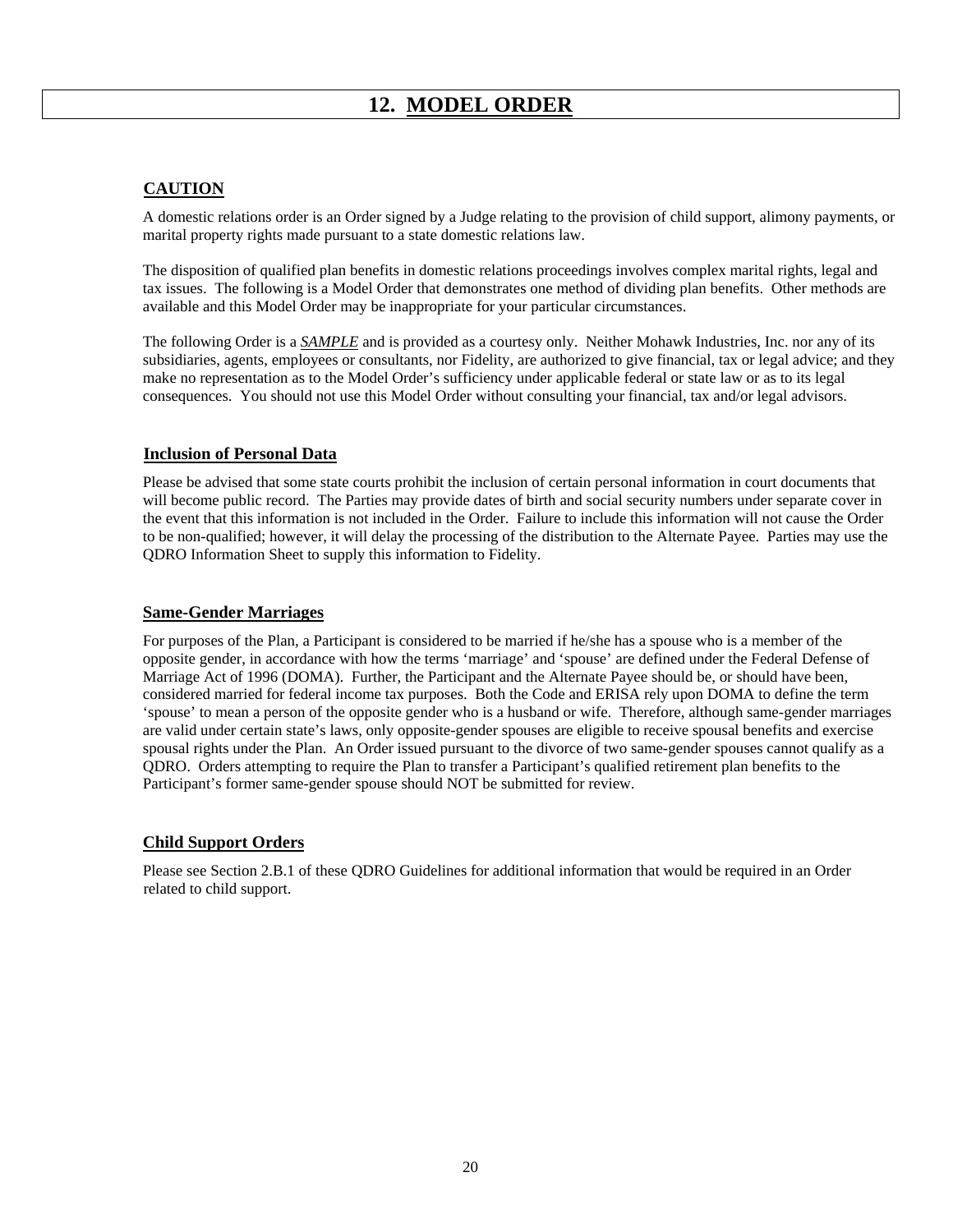# **12. MODEL ORDER**

|     |     |                                                         | County of                                                                                                                                                                                                                                  |                                | State of                                                                                                                                                                                                                                                                   |
|-----|-----|---------------------------------------------------------|--------------------------------------------------------------------------------------------------------------------------------------------------------------------------------------------------------------------------------------------|--------------------------------|----------------------------------------------------------------------------------------------------------------------------------------------------------------------------------------------------------------------------------------------------------------------------|
| and |     |                                                         |                                                                                                                                                                                                                                            | $\mathcal{L}$<br>$\mathcal{E}$ | CASE NO.                                                                                                                                                                                                                                                                   |
|     |     | Respondent.                                             |                                                                                                                                                                                                                                            |                                | STIPULATED QUALIFIED<br>DOMESTIC RELATIONS ORDER                                                                                                                                                                                                                           |
|     |     |                                                         |                                                                                                                                                                                                                                            |                                | WHEREAS this Court has jurisdiction over Petitioner and Respondent and the subject matter of this Order pursuant to <i>(insert</i><br>appropriate citation of State domestic relations law and statute(s) relating to the provision of child support, alimony payments, or |
|     |     | $\overline{\phantom{a}}$ ; and                          |                                                                                                                                                                                                                                            |                                |                                                                                                                                                                                                                                                                            |
|     |     |                                                         | ('ERISA') and Section 414(p) of the Internal Revenue Code of 1986, as amended; and,<br>WHEREAS Petitioner and Respondent have stipulated that the Court enter this Order.<br>NOW, THEREFORE, IT IS HEREBY ORDERED BY THE COURT as follows: |                                | WHEREAS Petitioner, Respondent and the Court intend that this Order shall be a Qualified Domestic Relations Order (hereinafter<br>referred to as a "QDRO") as defined in Section 206(d)(3) of the Employee Retirement Income Security Act of 1974, as amended              |
|     | 1.  | As used in this Order, the following terms shall apply: |                                                                                                                                                                                                                                            |                                |                                                                                                                                                                                                                                                                            |
|     | (a) |                                                         |                                                                                                                                                                                                                                            |                                |                                                                                                                                                                                                                                                                            |
|     |     |                                                         |                                                                                                                                                                                                                                            |                                |                                                                                                                                                                                                                                                                            |
|     |     |                                                         | City, State Zip Code)                                                                                                                                                                                                                      |                                |                                                                                                                                                                                                                                                                            |
|     |     |                                                         |                                                                                                                                                                                                                                            |                                | Please submit the Participant's Date of Birth and Social Security Number using the attached QDRO Information Sheet.                                                                                                                                                        |
|     | (b) |                                                         |                                                                                                                                                                                                                                            |                                |                                                                                                                                                                                                                                                                            |
|     |     |                                                         |                                                                                                                                                                                                                                            |                                |                                                                                                                                                                                                                                                                            |
|     |     |                                                         |                                                                                                                                                                                                                                            |                                | (City, State Zip Code)                                                                                                                                                                                                                                                     |
|     |     |                                                         |                                                                                                                                                                                                                                            |                                | Please submit the Alternate Payee's Date of Birth and Social Security Number using the attached QDRO Information Sheet.                                                                                                                                                    |
|     | (c) | Plan shall mean (check one):                            |                                                                                                                                                                                                                                            |                                | <b>Mohawk Carpet, LLC Retirement Savings Plan</b><br>Mohawk Carpet, LLC Retirement Savings Plan II                                                                                                                                                                         |
|     | (d) |                                                         | Plan Administrator shall mean Mohawk Industries, Inc.                                                                                                                                                                                      |                                |                                                                                                                                                                                                                                                                            |
|     | (e) | Valuation Date shall mean                               | (see Section 2.C of the Plan's QDRO Guidelines)                                                                                                                                                                                            |                                | (MM/DD/YYYY).                                                                                                                                                                                                                                                              |
| 2.  |     | The Alternate Payee is the (check one)                  | $\Box$ Spouse $\Box$ Former Spouse $\Box$ Dependent of the Participant.                                                                                                                                                                    |                                |                                                                                                                                                                                                                                                                            |
| 3.  |     | This Order relates to (check one)                       | $\Box$ marital property rights.                                                                                                                                                                                                            |                                | $\Box$ alimony payments.<br>child support.                                                                                                                                                                                                                                 |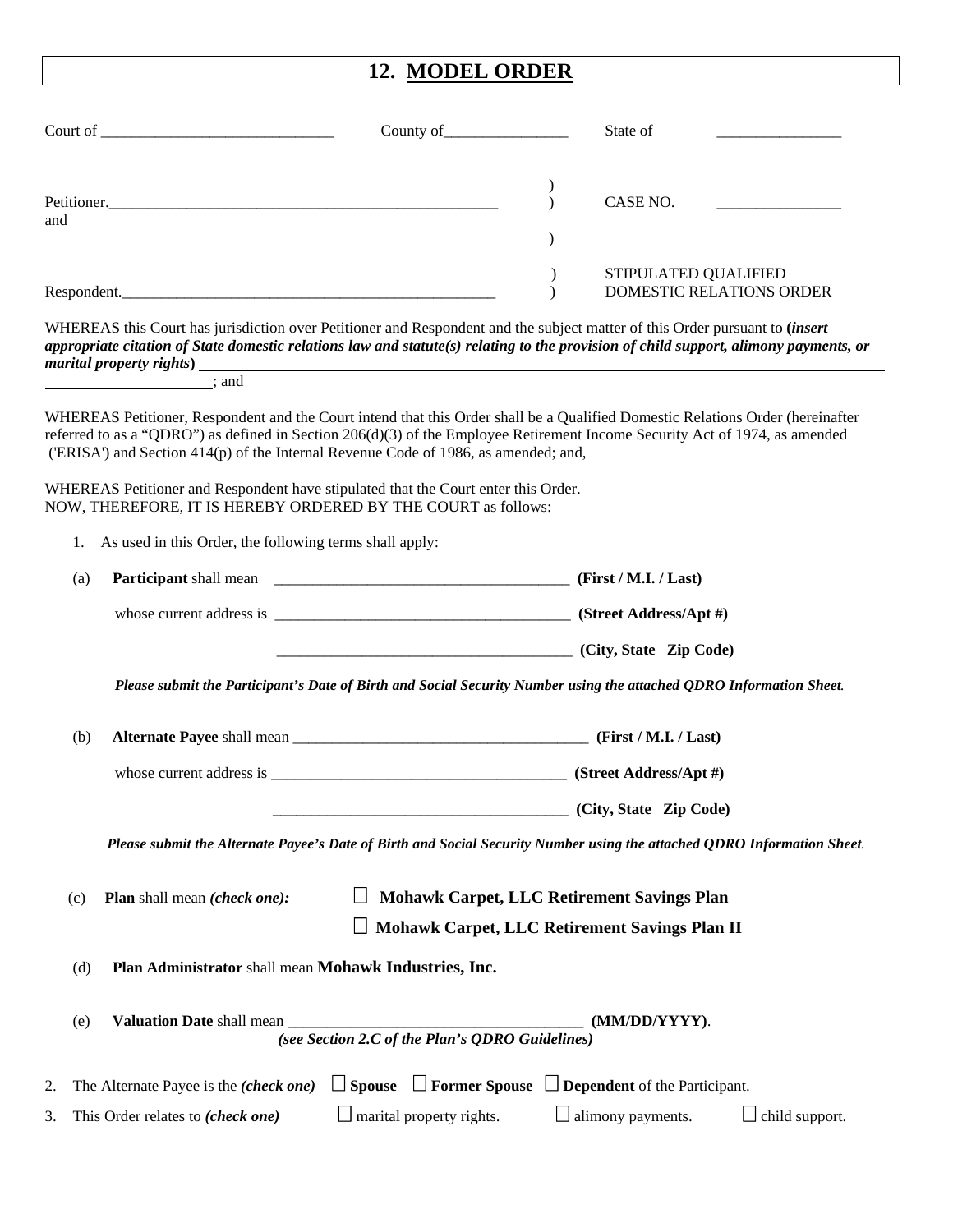## **12. MODEL ORDER**

- 4. With respect to marital property, alimony or spousal support awards, the Participant and Alternate Payee are/were considered married for federal income tax purposes.
- 5. Participant and Alternate Payee were married on \_\_\_\_\_\_\_\_\_\_\_\_\_\_\_\_\_\_\_\_\_\_\_\_\_\_\_\_\_ **(MM/DD/YYYY)**

and were legally separated/divorced on \_\_\_\_\_\_\_\_\_\_\_\_\_\_\_\_\_\_\_\_\_\_\_\_\_\_\_\_\_\_\_\_\_**(MM/DD/YYYY)**.

6. The Alternate Payee's interest in the Plan shall be *(check one)*:

\_\_\_\_\_\_\_\_\_\_ *(insert number)* **%** of the Participant's total vested account balance under the Plan as of the Valuation Date.

- The Alternate Payee's interest in the Plan shall be **\$**\_\_\_\_\_\_\_\_\_\_\_\_\_\_\_\_\_\_\_\_\_\_\_\_ *(insert dollar amount***)** of the Participant's total vested account balance under the Plan as of the Valuation Date.
- 7. The Alternate Payee's interest in the Plan shall be payable to the Alternate Payee in a lump sum as soon as administratively feasible following the date that the Order is determined to be a QDRO. The Alternate Payee shall initiate the distribution in accordance with the terms of the Plan and the administrative procedures that have been established by the Plan Administrator. The amount distributed to the Alternate Payee will be the value of the Alternate Payee's account on the date the distribution is processed.
- 8. The Alternate Payee's award will be paid proportionally from all standard plan investment options in which the Participant's account is invested.
- 9. The Alternate Payee has the right to designate a beneficiary in accordance with the Plan's administrative procedures. After the qualification of this Order, if the Alternate Payee dies without designating a beneficiary, or if the beneficiary predeceases the Alternate Payee, the Alternate Payee's award will be distributed in accordance with the terms of the Plan. All beneficiary designations will be made after qualification of the Order and segregation of a separate account for the Alternate Payee pursuant to the administrative procedures established for the Plan.
- 10. The Alternate Payee's award *(check one)*  $\Box$  **IS**  $\Box$  **IS NOT** subject to earnings (dividends, interest, gains and losses) from the Valuation Date to the date that the award is segregated from the Participant's Plan account(s).
- 11. In the event that there is an outstanding loan balance as of the Valuation Date, the loan balance

*(check one)*  $\Box$  WILL  $\Box$  WILL NOT be included for purposes of calculating the account balance to be divided.

- 12. Neither Party shall accept any benefits from the Plan which are the property of the other Party. In the event that the Plan Administrator inadvertently pays to the Participant any benefits that are assigned to the Alternate Payee pursuant to the terms of this Order, the Participant shall forthwith return such benefits to the Plan. In the event that the Plan Administrator inadvertently pays to the Alternate Payee any benefits that are not assigned to the Alternate Payee pursuant to the terms of this Order, the Alternate Payee shall forthwith return such benefits to the Plan.
- 13. The parties to this order intend that it comply with the applicable provisions of ERISA and the Internal Revenue Code. Nothing in this order shall require the Plan or the Plan Administrator to: (a) pay any benefits not permitted under ERISA or the Internal Revenue Code; (b) provide any type or form of benefit or any option not provided under the Plan; (c) provide increased benefits (determined on the basis of actuarial value) under the Plan; (d) pay benefits to the Alternate Payee which are required to be paid to another alternate payee under another order previously determined to be a QDRO; or (e) pay benefits to the Alternate Payee in the form of a qualified joint and survivor annuity for the lives of the Alternate Payee and his or her subsequent spouse.
- 14. For purposes of Sections 402 and 72 of the Internal Revenue Code, any Alternate Payee who is the spouse or former spouse of the Participant will be treated as the distributee of any distributions or payments made to the Alternate Payee under the terms of this Order, and as such, will be required to pay the appropriate federal and/or state income taxes on such distribution. If the Alternate Payee is a child or other dependent of the Participant, the Participant will be responsible for any federal and/or state income taxes on any such distribution.